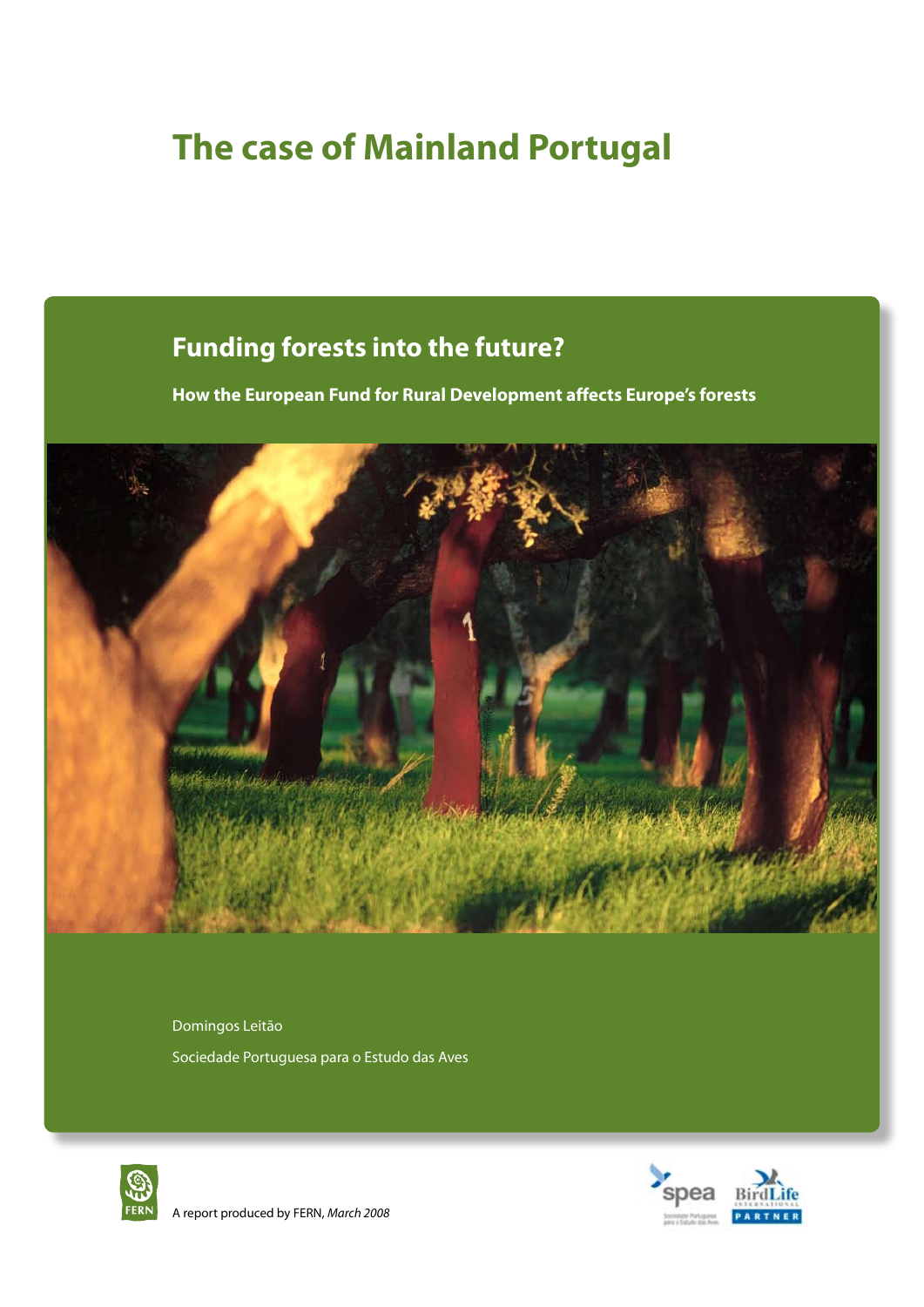

<http://www.spea.pt>



<www.fern.org>

This paper was funded by the European Community, Directorate-General for Agriculture and Rural Development and the Dutch Ministry of Environment and Spatial Planning.

The views expressed, the information presented, and the geographical and geopolitical designations used in this product do not imply the expression of any opinion whatsoever on the part of any of the donors. Neither do they necessarily represent FERN's position.

This paper is part of a series of six country reports that includes Bulgaria, Czech Republic, Finland, Hungary, Portugal and Romania. All are available at<www.fern.org>

Cover: A Cork Oak forest, known by locals as Montado. APCOR (Portuguese Cork Association).

*March 2008*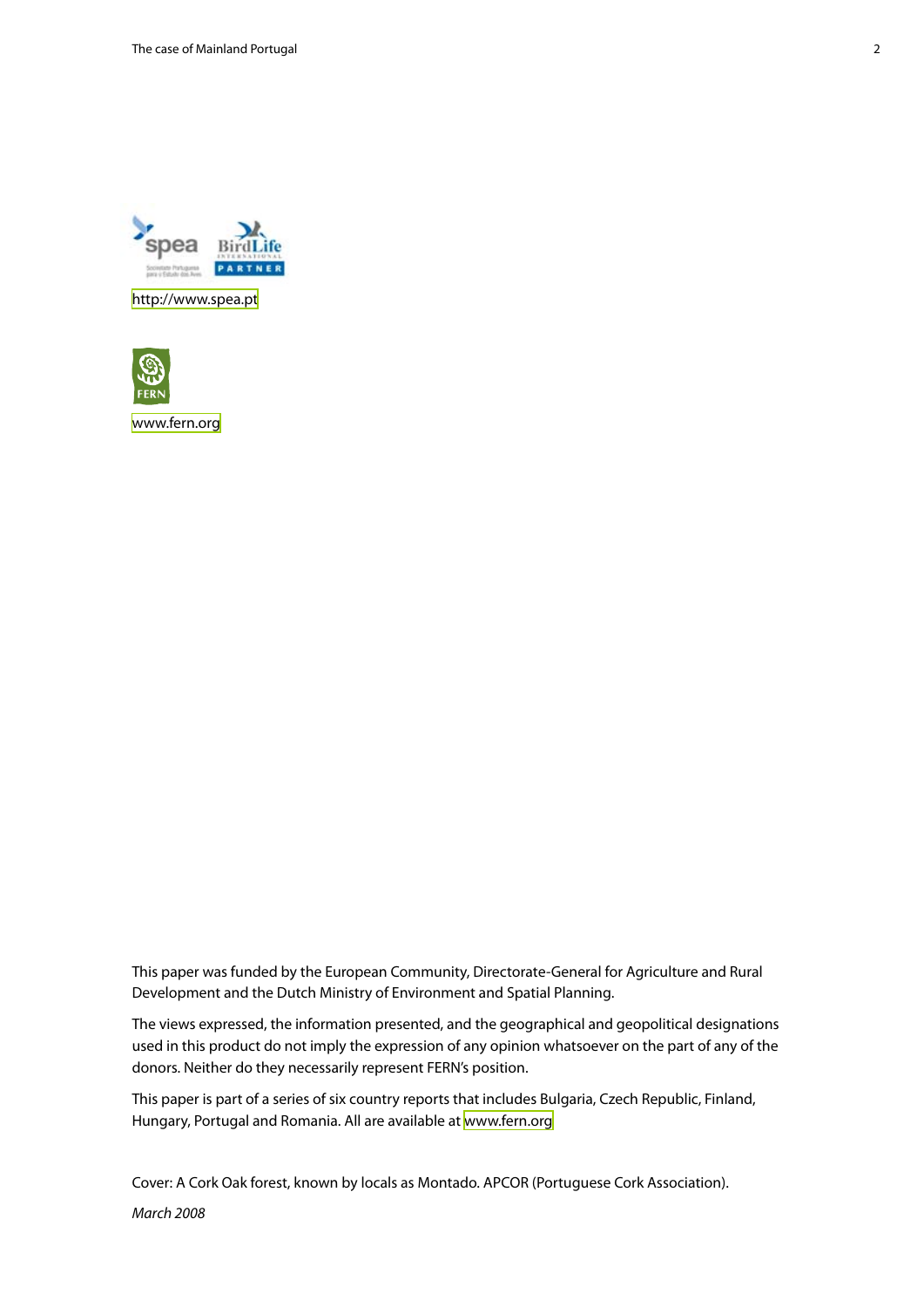### **Contents**

| <b>Contents</b>                                                              |                                                                                                                                       | 3  |  |  |  |
|------------------------------------------------------------------------------|---------------------------------------------------------------------------------------------------------------------------------------|----|--|--|--|
|                                                                              | <b>Acronyms</b>                                                                                                                       | 4  |  |  |  |
| 1                                                                            | <b>Introduction</b>                                                                                                                   | 5  |  |  |  |
| $\overline{\mathbf{2}}$                                                      | The content of the programme                                                                                                          | 6  |  |  |  |
| 2.1                                                                          | Commercial forestry                                                                                                                   | 6  |  |  |  |
| 2.2                                                                          | <b>Environmental practices</b>                                                                                                        | 7  |  |  |  |
| 2.3                                                                          | Training/education                                                                                                                    | 7  |  |  |  |
| 2.4                                                                          | Social use of the forests                                                                                                             | 8  |  |  |  |
| 3                                                                            | The RDP, the national biodiversity action plan, and the national forest programme                                                     | 9  |  |  |  |
| 4                                                                            | The RDP and the national rural development strategy                                                                                   | 10 |  |  |  |
| 5                                                                            | The process of developing the programme                                                                                               | 11 |  |  |  |
| 5.1                                                                          | Other problems/opportunities                                                                                                          | 11 |  |  |  |
| 6                                                                            | <b>Conclusion</b>                                                                                                                     | 12 |  |  |  |
|                                                                              | <b>References</b>                                                                                                                     | 12 |  |  |  |
| <b>Contact</b>                                                               |                                                                                                                                       | 12 |  |  |  |
| Annexes                                                                      |                                                                                                                                       | 13 |  |  |  |
|                                                                              | Plano Estratégico Nacional de Desenvolvimento Rural 2007-2013                                                                         | 14 |  |  |  |
|                                                                              | Assunto: exposição sobre medidas para a conservação das aves dependentes dos sistemas de<br>sequeiro da ZPE de Mourão/Moura/Barrancos | 17 |  |  |  |
|                                                                              | Plano de Desenvolvimento Rural (RDP)                                                                                                  | 19 |  |  |  |
|                                                                              | Novo Plano de Desenvolvimento Rural: nada de novo e mais do mesmo                                                                     | 24 |  |  |  |
|                                                                              | Programa de Desenvolvimento Rural 2007/2013:                                                                                          | 26 |  |  |  |
|                                                                              | Novo Plano de Desenvolvimento Rural: oportunidade desperdiçada nos Fundos Comunitários.                                               | 29 |  |  |  |
| Assunto: novo Plano de Desenvolvimento Rural para Portugal Continental<br>31 |                                                                                                                                       |    |  |  |  |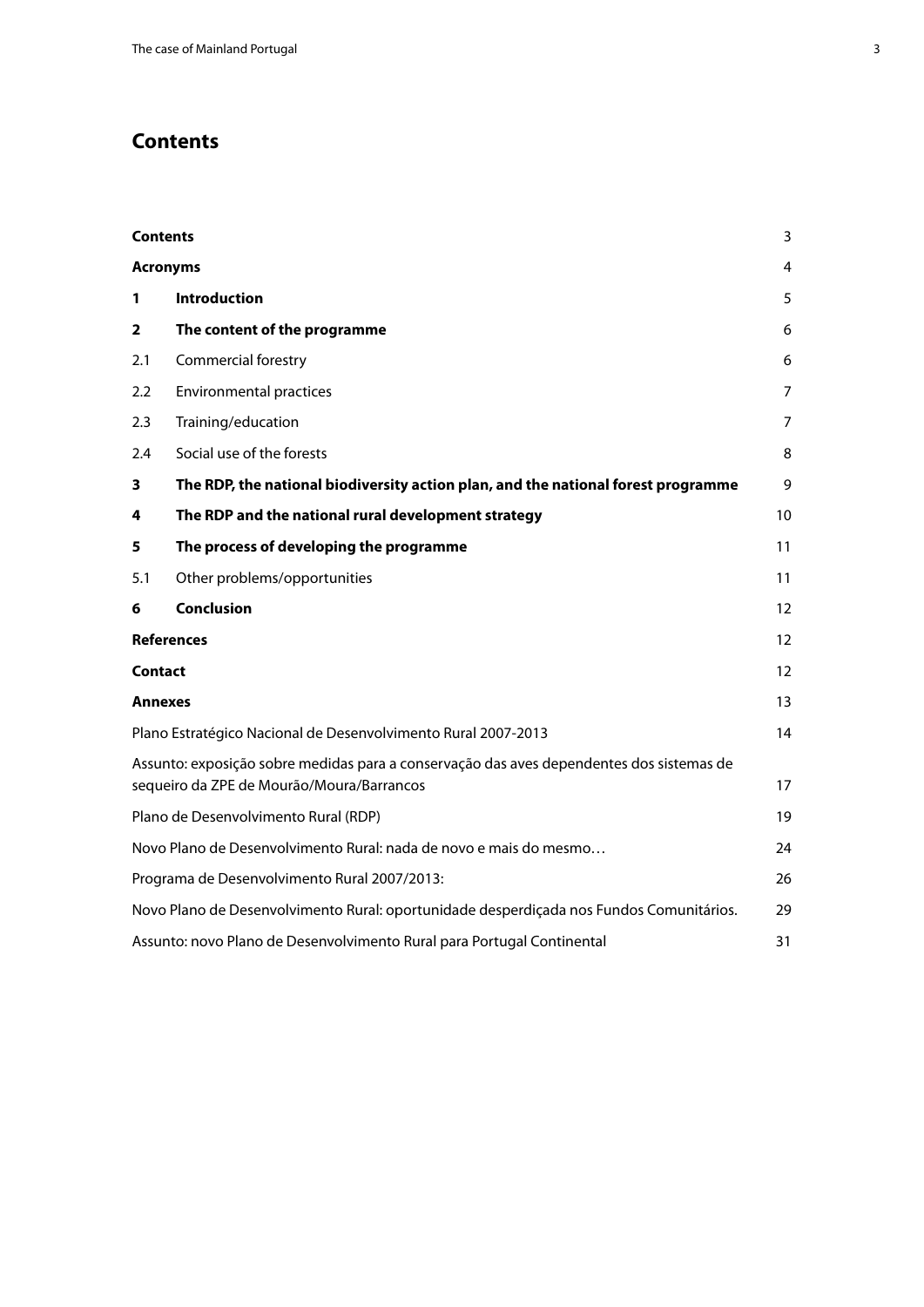### <span id="page-3-0"></span>**Acronyms**

| <b>CAP</b>   | <b>Common Agricultural Policy</b>                             |
|--------------|---------------------------------------------------------------|
| EAFRD        | European Agriculture Fund for Rural Development               |
| <b>MADRP</b> | Agriculture, Rural Development and Fisheries Ministry         |
| <b>NCPP</b>  | National Climate Change Programme                             |
| NFS.         | <b>National Forest Strategy</b>                               |
| <b>NGO</b>   | Non-Governmental Organisation                                 |
| NSP          | National Strategic Plan for Rural Development                 |
| <b>NSCNB</b> | National Strategy for Conservation of Nature and Biodiversity |
| <b>RDP</b>   | Rural Development Programme                                   |
| <b>SEA</b>   | <b>Strategic Environmental Analysis</b>                       |
| <b>SPEA</b>  | Portuguese Society for the Study of Birds                     |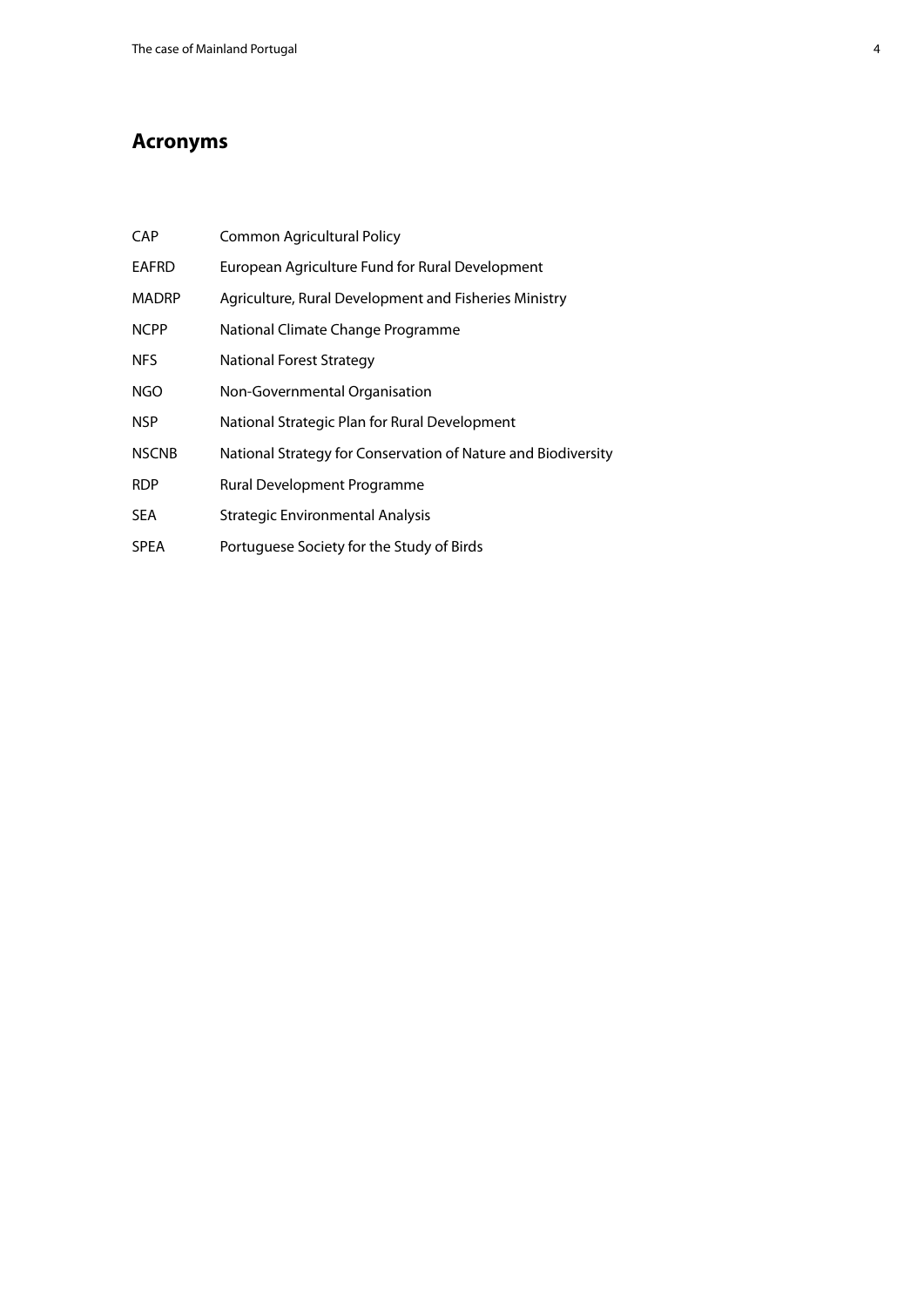### <span id="page-4-0"></span>**1 Introduction**

Forestry plays a very important part in Portugal's economy, in its environment and in the well-being of society as a whole. It is responsible for €3,000 million in exports, and accounts for 2 per cent of the Gross Domestic Product (DGRF 2007). It also creates thousands of jobs, both in the production of timber itself, and in industries involving wood and other tree products. There are 15,000 people employed in the cork industry alone – an industry which is responsible for more than €900 million in exports. Of those 15,000 people, 6,000 are employed in cork harvesting, which is particularly important in inland, remote and depressed regions of the country.

Portugal contains 3.4 million hectares (ha) of forest, corresponding to 30 per cent of the mainland territory (IF 2001). Most of this area is occupied by the maritime pine (Pinus pinaster), a native species of the coastal areas of central and northern Portugal. During the 20th century this pine was planted in many other areas of the country, including the inland mainland and islands. In fact it is the commonest forest tree in Portugal, covering around 976,000 ha. The second most widespread tree species is the cork oak (Quercus suber). The area of 'montados' has increased by around 10 per cent in the last ten years, mainly due to farmland forestation measures under earlier Rural Development Programmes (RDPs). Currently the cork oak stands cover 712,000 ha, the largest area of this species in the world. Eucalyptus globulus is in third place among forest trees in Portugal, occupying an area of 672,000 ha. This species was introduced in Portugal early in the 19th century as an ornamental tree. Its exceptionally good properties as raw material for the pulp industry were discovered in the first half of the 20th century. From then on the area of Eucalyptus increased sharply, being estimated at 670,000 ha. In fourth place is another evergreen oak, the holm oak (Quercus rotundifolia), occupying 460,000 ha. The remaining area is covered by native species, mainly the Iberian oak (Quercus pyrenaica) and other oaks, the umbrella pine (Pinus pinea) and the chestnut (Castanea sativa).

Some 59 per cent of forested land in Portugal consists of plantations of maritime pine and eucalyptus, and are given over to pulp production. The remaining forest is mainly native and is very diversified (producing wood, resins, cork, nuts, and other products and services), but it is still dominated economically by cork production.

This paper provides an overview of the implementation of the Rural Development Regulation concerning funding for forest practices in mainland Portugal. Its purpose is to analyse not only the content of the administration proposal for the RDP, but also the process of developing this proposal.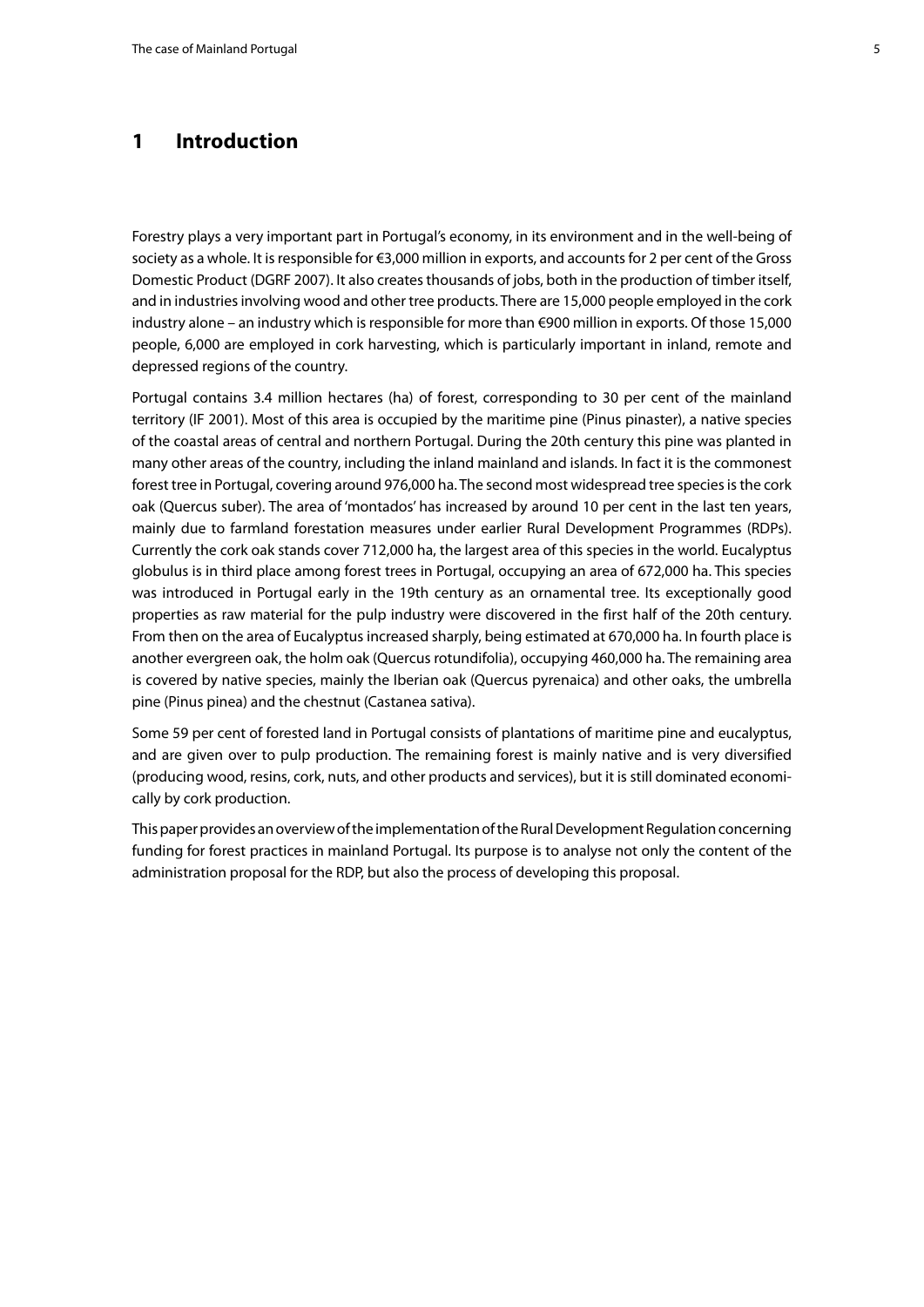### <span id="page-5-0"></span>**2 The content of the programme**

The RDP proposal allocates millions of Euros to forestry-related activities: €196.2 million under Axis 1, and €245.4 million under Axis 2 (Tables 1 and 2). This corresponds to approximately 11.3 per cent of programme's budget. There are other measures partially applied to forest, both in the competitiveness axis (support for quality schemes, information and promotion of quality products like cork and paper pulp) and in the environment protection axis (agro-forestry measures included in special packages for a few Natura 2000 sites).

**Table 1 – Budgeted-for forest-related activities under Axis 1 of the RDP proposal for the Portuguese mainland (in Euros) (after MADRP 2007)**

| Subprogramme 1-<br>Improving competitiveness                      | Axis | Total cost  | Private<br>expenditure | Public<br>expenditure | <b>EAFRD</b><br>contribution<br>rate $(\%)$ | Fund        |
|-------------------------------------------------------------------|------|-------------|------------------------|-----------------------|---------------------------------------------|-------------|
| Promoting forestry<br>$1.3\,$<br>competitiveness                  |      | 391,805,569 | 195,635,887            | 196,169,682           | 74.9%                                       | 147,000,000 |
| 1.3.1 Improving production<br>in forest stands                    |      | 178,821,342 | 89,410,671             | 89,410,671            | 74.9%                                       | 67,000,000  |
| 1.3.2 Multifunctional<br>management                               |      | 53,379,506  | 26,689,753             | 26,689,753            | 74.9%                                       | 20,000,000  |
| 1.3.3 Forest enterprise<br>modernisation and capacity<br>building |      | 159,604,721 | 79,535,463             | 80,069,258            | 74.9%                                       | 60,000,000  |

#### **Table 2 – Budgeted-for forest-related activities under Axis 2 of the RDP proposal for the Portuguese mainland (in Euros) (after MADRP 2007)**

| Subprogramme 2 -<br>Sustainable management of<br>the countryside | Axis           | Total cost  | Private<br>expenditure | Public<br>expenditure | <b>EAFRD</b><br>contribution<br>rate $(\%)$ | Fund        |
|------------------------------------------------------------------|----------------|-------------|------------------------|-----------------------|---------------------------------------------|-------------|
| Forestry and<br>2.3<br>agroforestry management                   |                | 341,330,794 | 95,933,501             | 245,397,293           | 81.5%                                       | 200,000,000 |
| 2.3.1 Risk minimisation                                          | $\overline{2}$ | 101,045,945 | 15,156,892             | 85,889,053            | 81.5%                                       | 70,000,000  |
| 2.3.2 Forest stand planning<br>conversion                        | $\overline{2}$ | 163,598,195 | 65,439,278             | 98,158,917            | 81.5%                                       | 80,000,000  |
| 2.3.3 Environmental<br>valorisation of forest area's             | 2              | 76,686,654  | 15,337,331             | 61,349,323            | 81.5%                                       | 50,000,000  |

Under the RDP proposal, most of the funds for forestry will go either to commercial forest support or to the so-called environmental sector. There are two main sectors of investment in commercial forestry: paper pulp from eucalyptus and maritime pine plantations, and cork from cork oak woodlands. Other sectors include wood for furniture, and non-wood products and services (e.g. hunting, tourism, and the production of honey, wild mushrooms, and medicinal and aromatic plants). The environmental sector includes intervention on actual forest stands in order to minimise fire risk and to conform with forestryenvironmental measures in the Natura 2000 sites.

Small sums of money will be invested in training and education, and in the social use of forested land.

#### **2.1 Commercial forestry**

With regard to commercial forestry, the following aims have been identified.

**Action 1.3.1** *'Improving production in forest stands'* aims to make the forestry sector more competitive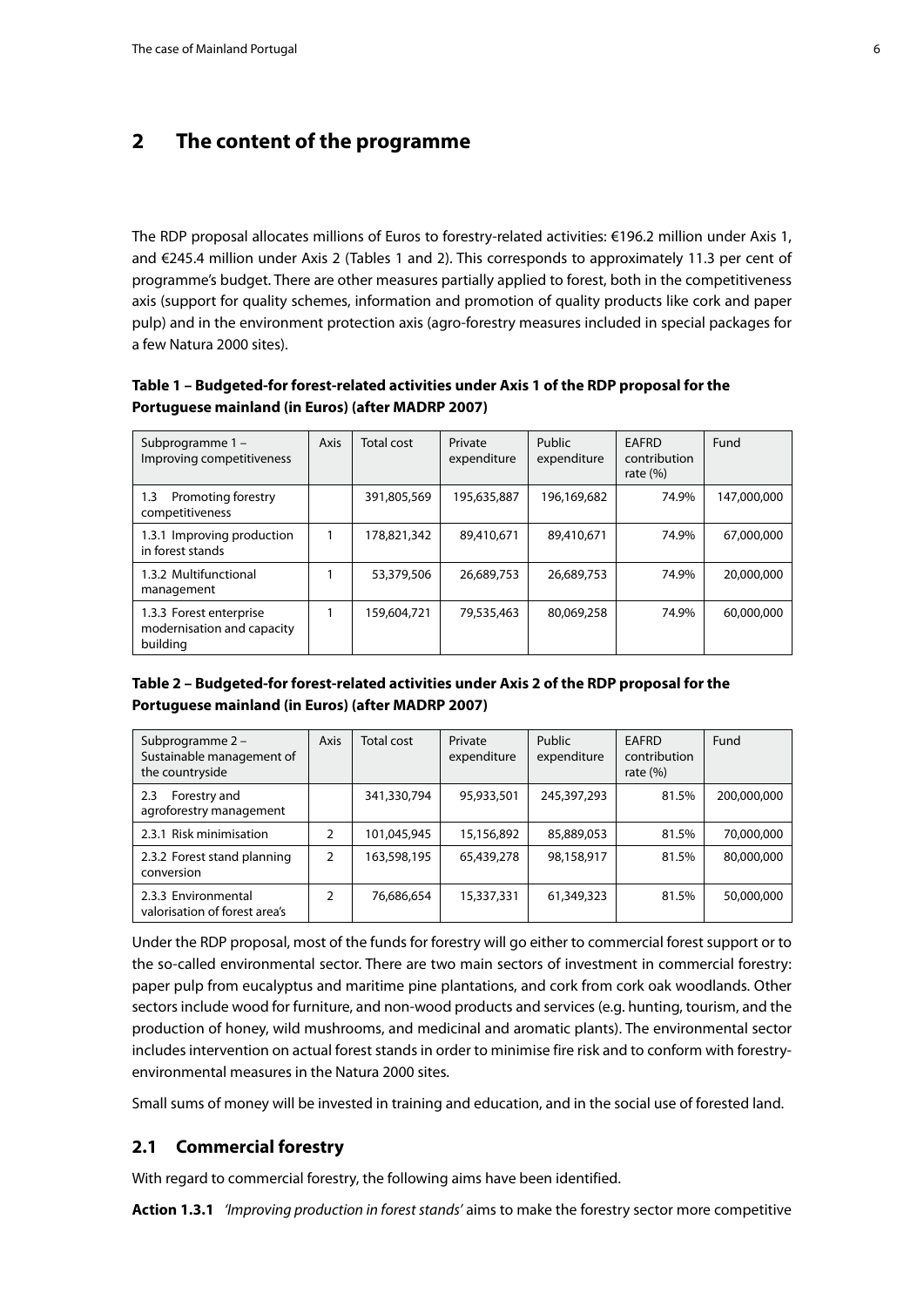<span id="page-6-0"></span>and economically sustainable. A number of interventions have been defined to support the development of diversified goods and services with a direct impact on downstream industries, and to increase the value of local forestry resources, contributing to economic development at the local, regional and national levels.

**Action 1.3.2** *'Multifunctional management'* aims to support the increasing supply of forest goods and services by promoting the economic valorisation of forest areas. The economic value of forests includes revenue from cork, resins and fruits, in addition to traditional commercial wood products. Other direct-use values include hunting and fishing, honey, wild mushrooms, medicinal and aromatic plants; indirect-use values include the protection of soil and water resources, carbon sequestration, biodiversity, landscape valorisation, and leisure and recreation.

**Action 1.3.3** *'Forest enterprise modernisation and capacity building'* aims to promote the modernisation of forest enterprises. It will support capacity-building in terms of harvesting, marketing and processing of woody materials and cork, as key factors in improving the economic performance of production activities in the primary forestry and agro-forestry sector. In order to develop the forest exploitation sector it will be necessary to modernise existing machinery, improve business management, promote the incorporation of quality systems, and prevent the risks associated with these activities.

### **2.2 Environmental practices**

With regard to environmental practices, the following aims have been identified.

**Action 2.3.1** *'Risk minimisation'* aims to increase the territory's resistance to fires, to reduce fire occurrence, to reduce the risk of destabilising and destructive phenomena caused by pests and disease, and to reduce the risk of the emergence and dissemination of invasive woody species.

**Action 2.3.2** *'Forest stand planning and recovery'* aims to restore the forest production potential in areas affected by the occurrence of fires and harmful biotic agents, and also to contribute to reducing the effects of climate change, improving biodiversity, minimising the effects of soil erosion, and protecting water resources.

**Action 2.3.3** *'The environmental valorisation of forest areas'* aims to increase the public nature of forests, by promoting the supply of those goods and services provided by forest ecosystems that are without economic profit, maximising their soil- and water-protecting role, and their contribution to biodiversity, as well as their social role. This will be achieved through promotion of the environmental value of forest areas and conversion of stands with environmental purposes.

**Actions 2.3.4** *'Integrated territorial intervention'* concerns to forestry-environmental measures directed to eight Natura 2000 sites. These include renaturalisation of forest areas, renaturalisation of holm oak plantations, conservation and recovery of tree and scrub diversity in forest stands, maintenance of clumps of native trees or shrubs and remarkable or relict specimens or formations, maintenance of riparian galleries and conservation of the network of ecological corridors.

#### **2.3 Training/education**

With regard to training and education, the following aims have been identified.

**Action 4.2.1** *'Specialised training'* aims to promote the training of young farmers and people working in the agricultural, food and forestry sectors, by providing them with specific skills to execute their activities.

**Action 4.2.2** *'Thematic networks of information and dissemination'* aims to create networks that process and disseminate technical and scientific information within the activities of the agricultural, forest and agri-food sectors, by promoting the articulation between knowledge production and its potential users. It also aims to promote sector cooperation and organisation, favouring the emergence of sector devel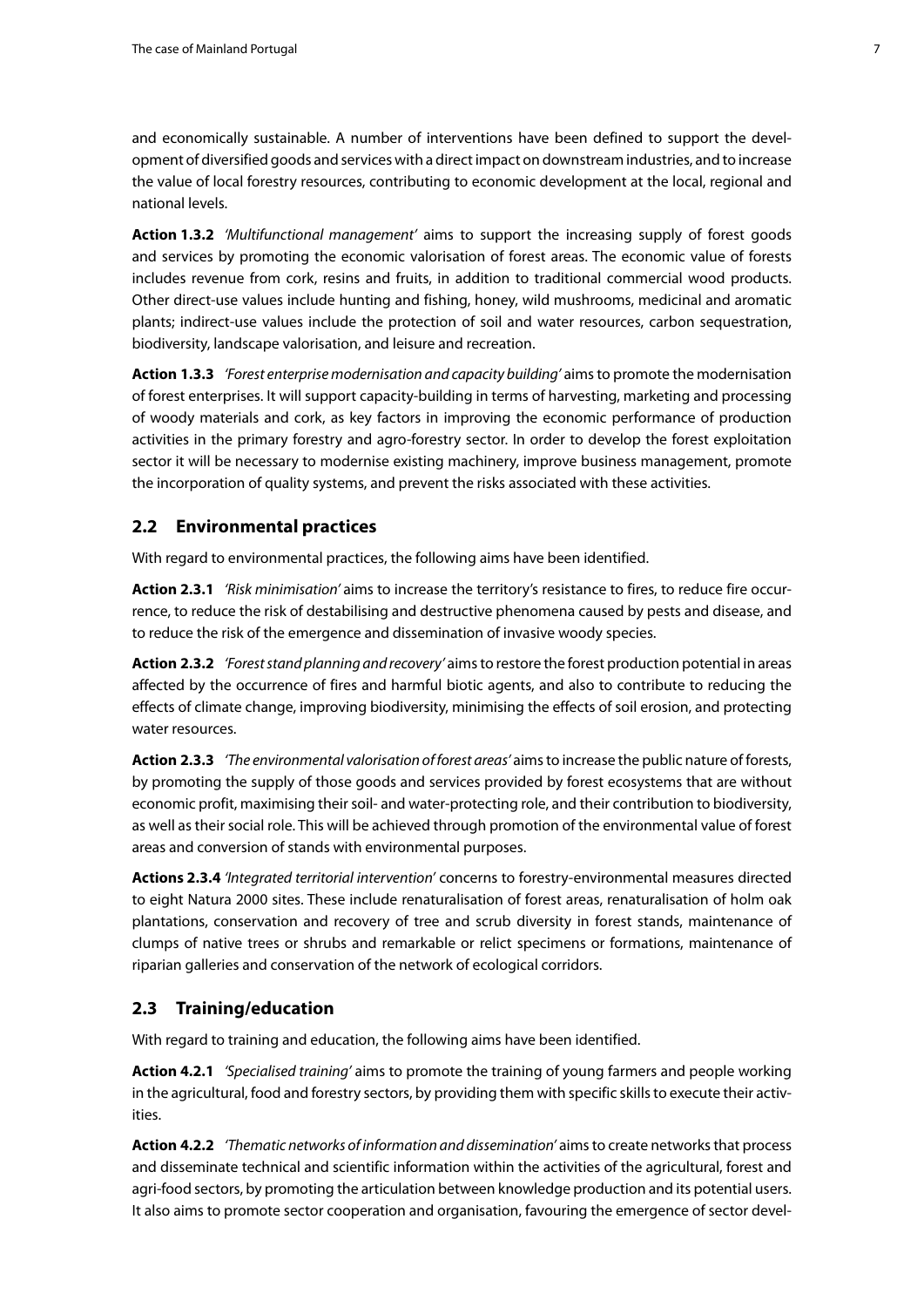<span id="page-7-0"></span>opment strategies and the reinforcement of national clusters.

### **2.4 Social use of the forests**

The following action points relate to social use of the forests.

**Action 3.1.3** *'Tourism and other leisure activities'* aims to develop tourism as a way of upgrading local resources within rural areas, namely as regards the enhancement of local products and the natural and cultural heritage, thus contributing to economic growth and the creation of employment.

**Action 3.2.1** *'Conservation and upgrading of the rural heritage'* aims to upgrade the rural heritage in the common interest, and to maintain its connection with the identity and attractiveness of the area, and facilitate access by the community, all within the context of a strategy for local development.

**Action 3.2.2** *'Basic services for the rural population'* aims to provide improved access to basic services, i.e. services that are considered essential for the achievement of equalisation of living standards and social integration of the population.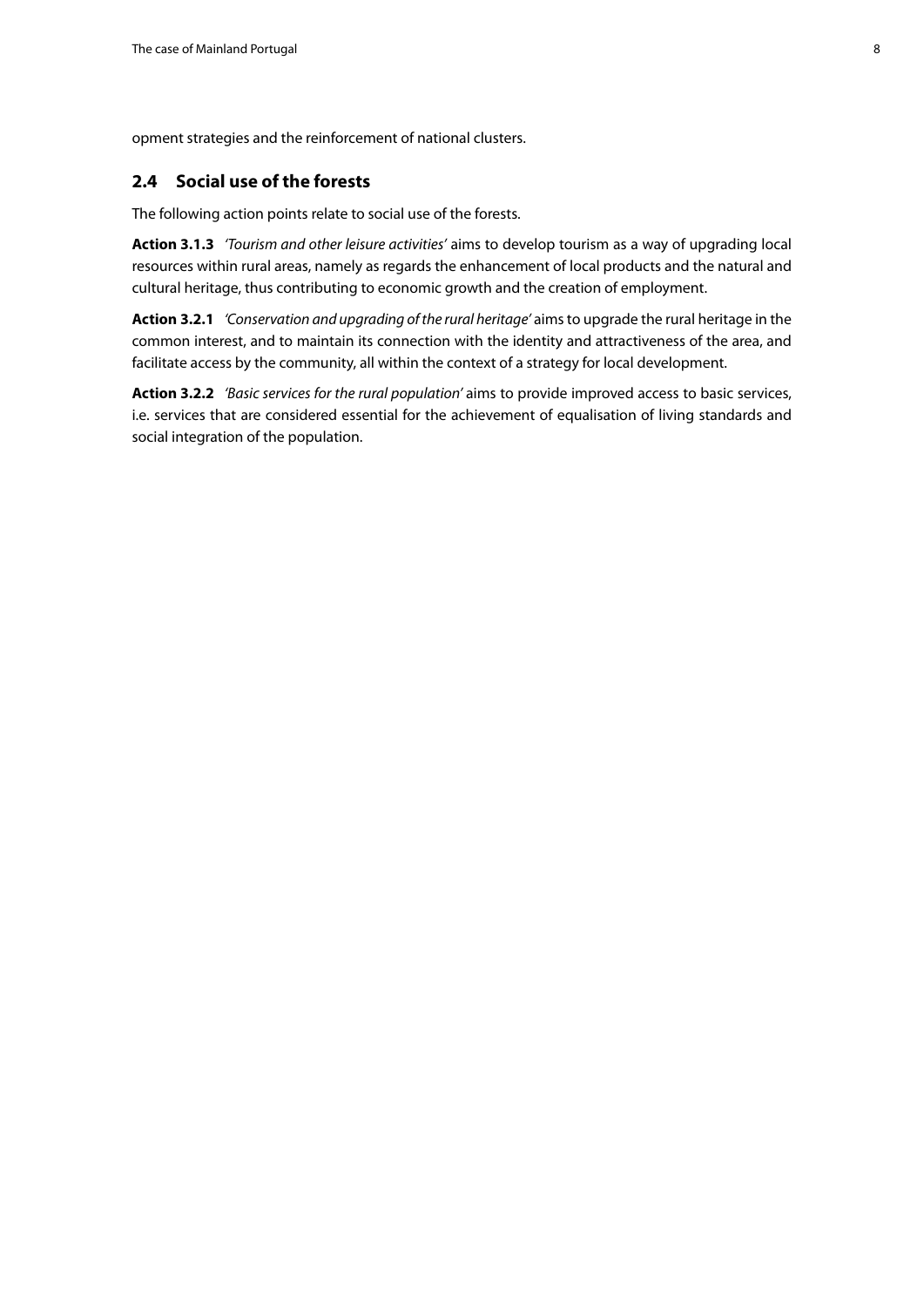### <span id="page-8-0"></span>**3 The RDP, the national biodiversity action plan, and the national forest programme**

Biodiversity in general – and the diversity of bird species in particular – is very high in Portuguese rural areas. This RDP proposal is conceptually in line with the National Strategy for Conservation of Nature and Biodiversity (NSCNB), especially with regard to the following strategic lines which are common to both documents:

- 1. To guarantee the conservation of the Natura 2000 network sites
- 2. To develop specific actions for conservation and management of target species, habitats and landscapes
- 3. To integrate nature conservation policies with the policies and planning of other sector politics
- 4. To promote education and training on subjects relating to nature and biodiversity conservation.

A closer look at the practical measures and the budget, however, reveals that the RDP proposal fails to support the NSCNB. A crude example is the scarcity of measures to promote the adequate management of Natura 2000 sites. The Natura 2000 network represents 21 per cent of Portugal's territory, and 16 per cent of all farmland and managed forest. Management of the Natura 2000 network is assumed to be a priority, but the budget for these measures is a mere 3.5 per cent of the total EAFRD. Only eight of the twenty Natura 2000 sites with important farmland and forestry systems are supported by this proposal. This has also been clearly pointed out in the Strategic Environmental Assessment.

Meanwhile, the nature of the investments for the farming and forestry sectors promoted under Axis 1 is highly negative for the environment and for the biodiversity of rural areas. Examples include the promotion of the competitiveness of eucalyptus plantations, and the support given to irrigation schemes. We are not questioning the strategic economic importance of these investments and their relevance in Axis 1; but the problem is that there is not enough investment in Axis 2 to counterbalance the negative effect that these investments will have in the biodiversity of rural areas.

The National Forest Strategy (NFS) indicates that the main short-term challenge for the forestry sector is the reduction of risks affecting the development of the activity and, in the medium term, the improvement in the sector's competitiveness (quality and efficiency) in specific areas and fields. This aims to increase the total economic value of forestry, aggregating both direct and indirect use values. This is clearly in line with forestry objectives and measures of the RDP proposal, particularly measures to minimise biotic and abiotic risks, to protect forest against fires, to protect forests against harmful biotic agents and to restore the production potential of affected ecosystems. In addition, within the framework of the NFS most Portuguese forests are multi-use agro-forestry systems. On the other hand, the good management of forest resources, particularly hunting and fishing in inland waters may be crucial for their economic, social and environmental sustainability, enabling the exploitation of important synergies with other activities in the countryside.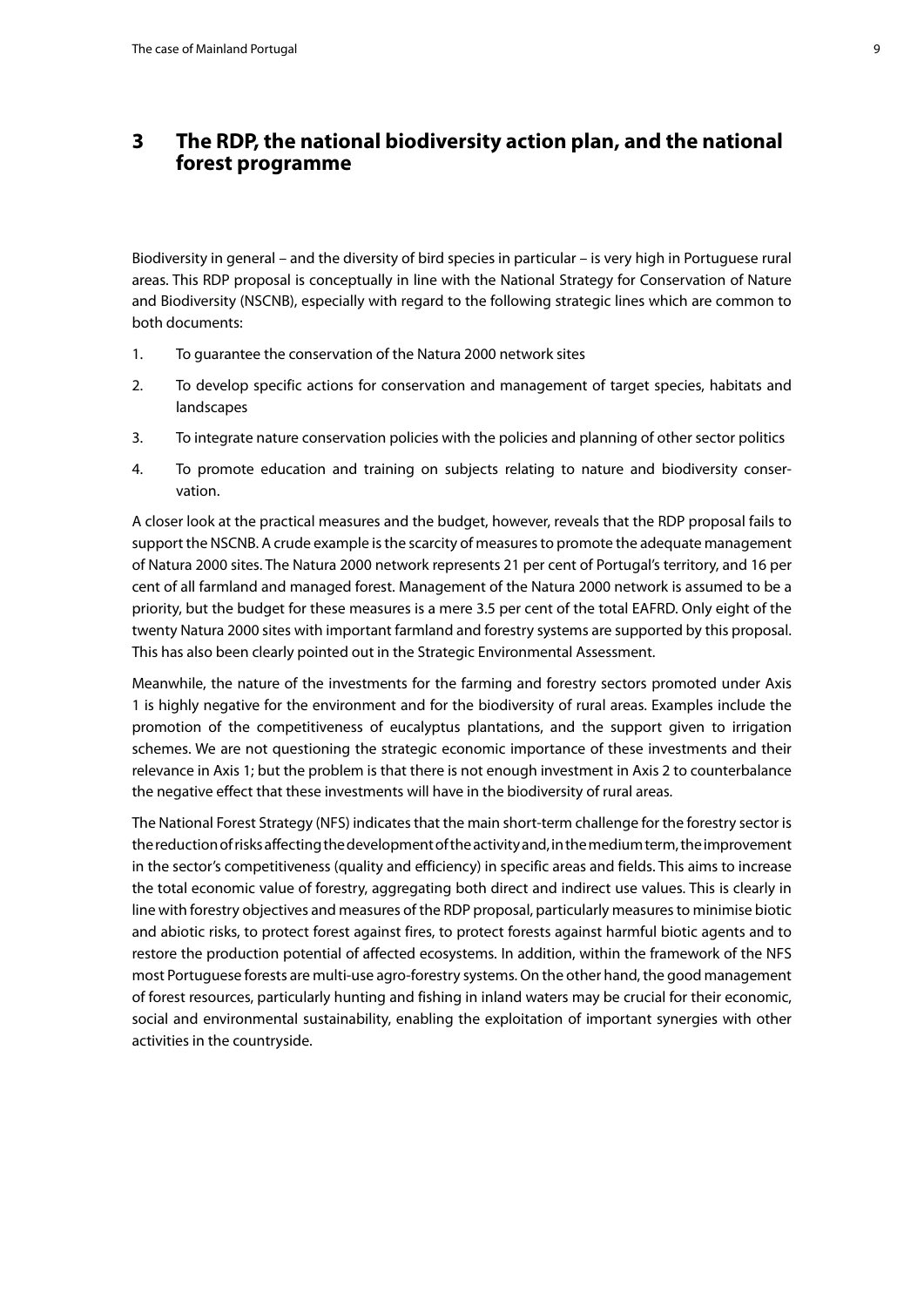### <span id="page-9-0"></span>**4 The RDP and the national rural development strategy**

The RDP is broadly in line with the national rural development strategy. The RDP proposal is based on the indicators that characterise the performance of the agricultural, agri-food and forestry sectors, the environment and land management, the economy and quality of life in rural areas, allowing the outlining of a strategy with specific targets and measures, which, in addition to contributing to overcoming the weaknesses, are deemed crucial to take full advantage of the existing rural development potential. Both the NSP and RDP proposals were developed by the same body in the Ministry of Agriculture. The national targets of the NSP and also the EAFRD include improving the competitiveness of the agricultural and forestry sectors; promoting the sustainability of the countryside and natural resources; promoting the economic and social revitalisation of rural areas; and improving governance in rural areas. The RDP proposal is in accordance with this framework of objectives, and also in accordance with the budgetary distribution per objective already included in the NSP.

This RDP proposal will not contribute to the EU target 2010 in mainland Portugal. The largest proportion of the investments has been earmarked for intensification of farming and forestry activities (e.g. 17.1 per cent of EARDF for irrigation, and 17.5 per cent for innovation and enterprise development). These will lead to the loss of biodiversity in Portugal's rural areas. At the same time, as said above, measures to promote biodiversity do not do enough to compensate for the negative effects of the intensification measures, in particular in the farmland sector. In the forestry sector the situation is less problematic, because one of main forestry-based clusters to be supported by Axis 1 is cork production. The 712,000 ha of cork oak woodlands are very important to the environment, because these are areas of high biodiversity, they act as barriers against soil desertification, they are well adapted to fire, and because cork exploitation increases carbon fixation.

Therefore the RDP proposal will not succeed in properly financing the Natura 2000 network either. The Natura 2000 network represents one fifth of the Portuguese territory, but will receive only 3.5 per cent of EARDF funds. This means that these areas will continue to suffer from land abandonment and loss of biodiversity.

There is some minimum level of intervention in the RDP towards the fulfilment of Kyoto Protocol, within the ambit of the National Climate Change Programme (NCPP). In measure 1.3 – 'Promoting forestry competitiveness' – the objectives include adding value to forestry raw materials and products, and opening up to new market opportunities, such as biomass for producing energy. Action 1.3.3, 'Forest enterprise modernisation and capacity building', will support the harvesting, marketing and processing of woody material, including biomass and pine shoots. There are also references to the reduction of carbon emissions and the promotion of carbon sequestration in forest biomass, in actions 2.3.1, 'Risk (fire) minimisation', and 2.3.2, 'Forest stand planning and recovery' (promoting fuel management, plantation of new stands, replanting after fire and stand recovery).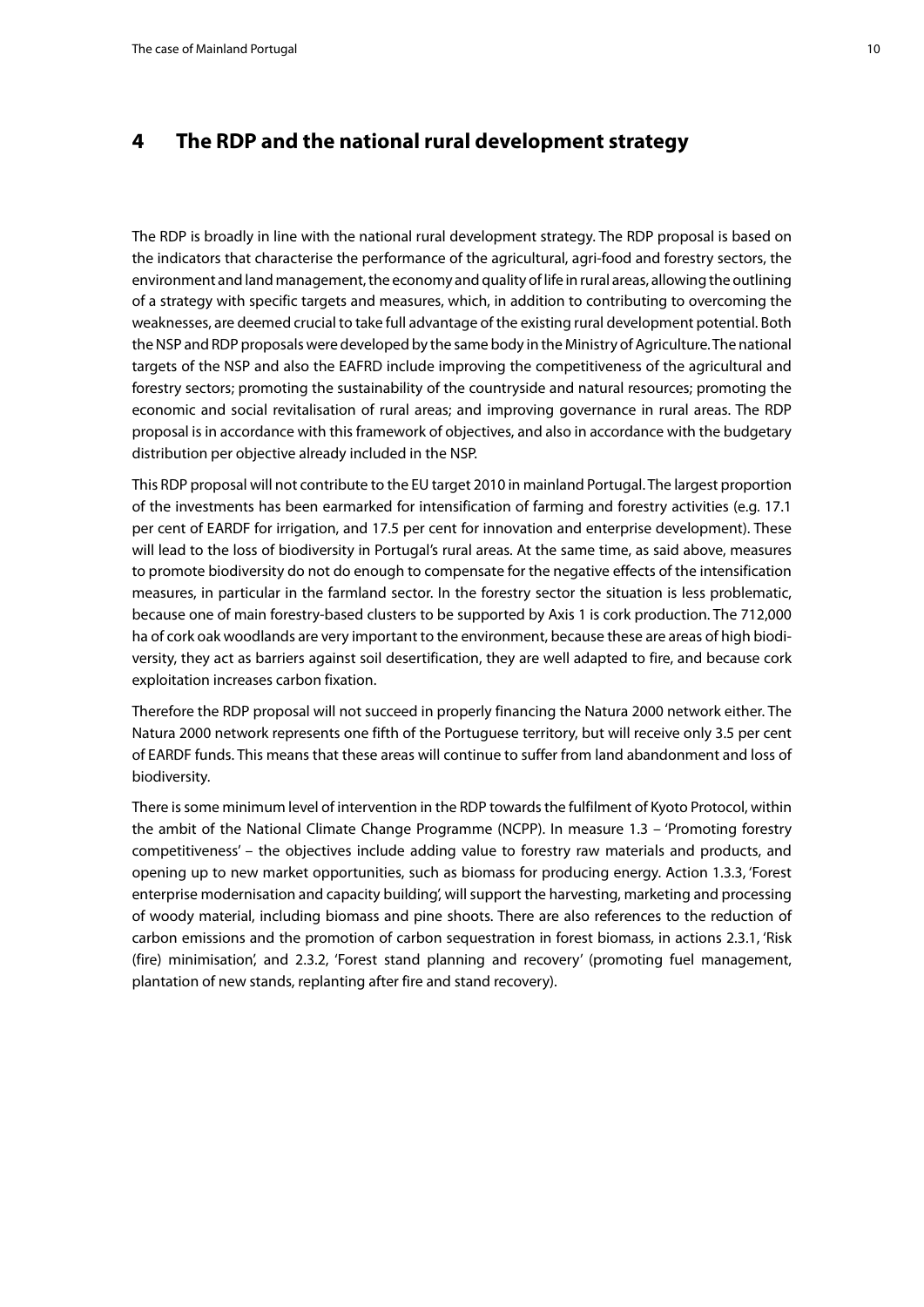### <span id="page-10-0"></span>**5 The process of developing the programme**

In Portugal, non-governmental organisations were not sufficiently involved in the discussion and consultation process. For example, there was no real participation or consultation with the most relevant environmental NGOs. The participation of these partners was restricted to the public consultation period (roughly one month after the first version of the proposal). Similarly, the NGOs only participated in the public discussion phase of the NSP and SEA. There was no participation in the ex-ante evaluation.

It should not have been difficult to involve all the major environmental NGOs properly in the process of designing the RDP, because there are only three NGOs which deal directly with rural development. According to the Portuguese Society for the Study of Birds (SPEA), the involvement of environmental NGOs ought to have been considered crucial in all the processes of creating, executing and monitoring the RDP.

It is worth noting that NGOs have been nominated for, or are currently participating in, the regional steering committees and monitoring committees. NGOs will have a representative on several steering committees, including in the Natura 2000 sites package of measures.

The SPEA will produce a farmland biodiversity indicator for the baseline indicators set. This is based on the Common Farmland Bird Index.

So far, however, a number of problems have become evident. We are not happy with the lack of effective participation, and have kept up the pressure to be heard, both alone and in coalition with farmers' unions and other NGOs. A considerable number of position letters, reports and other relevant items of information have been sent to the Agriculture Minister during the process of designing the RDP proposal (Annex 1). With regard to Article 6 of the RDR, we do not believe that it has been adhered to either. There has been no large and effective participation of any NGO in the process of preparing either the NSP or the RDP.

#### **5.1 Other problems/opportunities**

Following the agreement reached at the European Council of December 2005, the Portuguese Government decided to apply the voluntary modulation mechanism. According to Article 2(1) of Regulation (EC) No. 378/2007, Portugal will apply the 10 per cent voluntary modulation rate, from the calendar year 2008 until 2012, 2007 being exempted from this modulation. The money obtained by transferring CAP direct aid (first pillar) to rural development will be primarily directed at reinforcing support for the Natura 2000 network and at structuring projects, being equally divided (50 per cent) between these two priorities. This means there is a strong possibility of additional financing (an extra €55 million) for management of the Natura 2000 sites.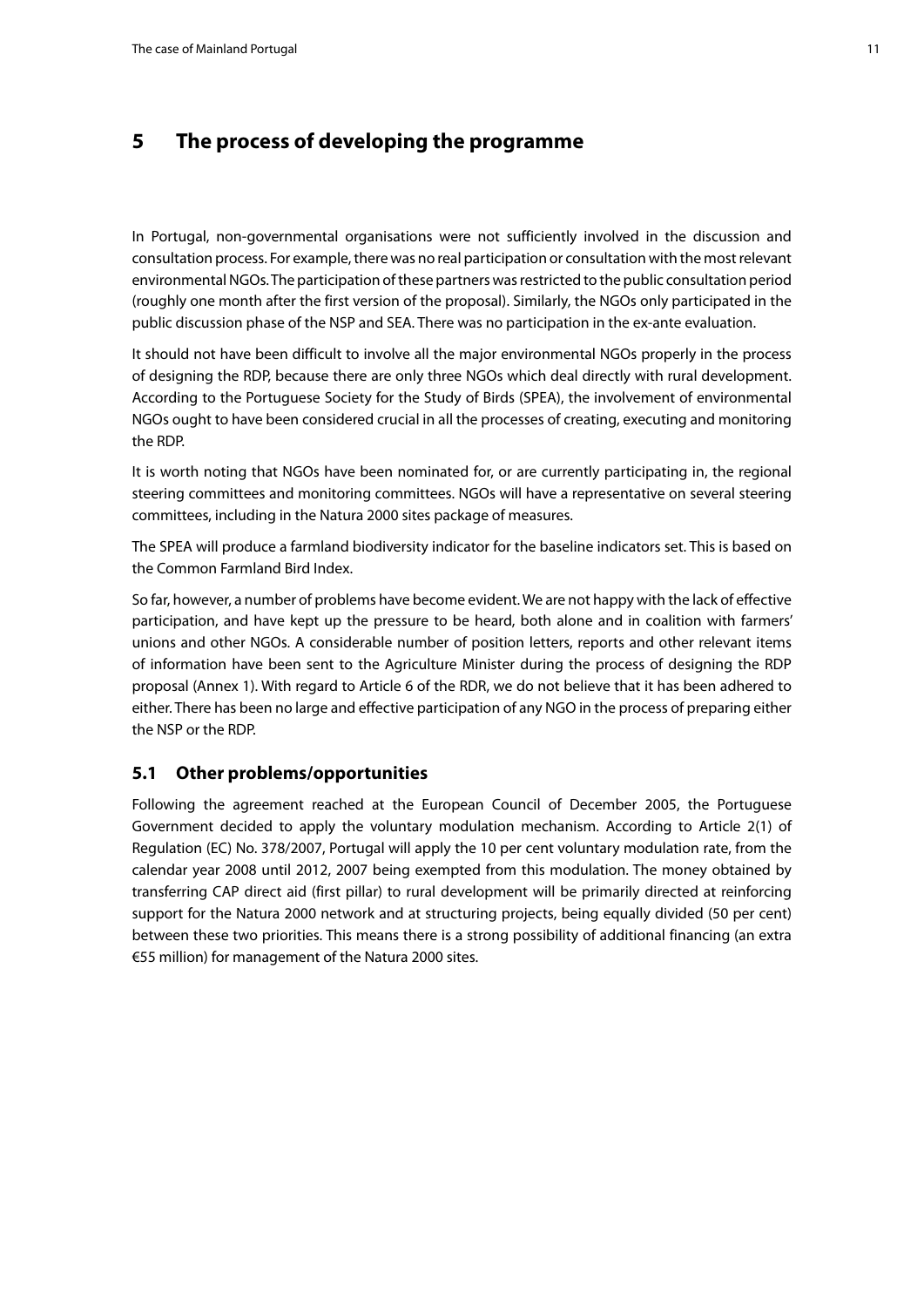### <span id="page-11-0"></span>**6 Conclusion**

The current proposal of the RDP will not deliver on the conservation of rural biodiversity of Portugal in general, or in the conservation of Natura 2000 areas in particular. Large investments in intensification are not being compensated for with enough money for proper biodiversity management. This RDP proposal must be thoroughly reviewed in order to accomplish all the EAFRD objectives in a balanced manner.

#### **References**

**DGRF.** *2007. Análise da evolução do comércio externo de produtos florestais.* Boletim de Informação. Direcção-Geral dos Recursos Florestais, Lisboa.

**IF.** *2001. Inventário Florestal Nacional. Instituto das Florestas, Lisboa.*

**MADRP.** *2007. PRODER – Rural Development Programme – Mainland Portugal 2007–2013,* Revision October 2007. Ministério da Agricultura, do Desenvolvimento Rural e das Pescas, Lisboa.

### **Contact**

Dr Domingos Leitão Coordinator of Rural Programme Sociedade Portuguesa para o Estudo das Aves Avenida da Liberdade, 105, 2º esq, 1250-140 Lisboa, Portugal T: +351 21 322 0430 F: +351 21 322 0439 E: domingos.leitao@spea.pt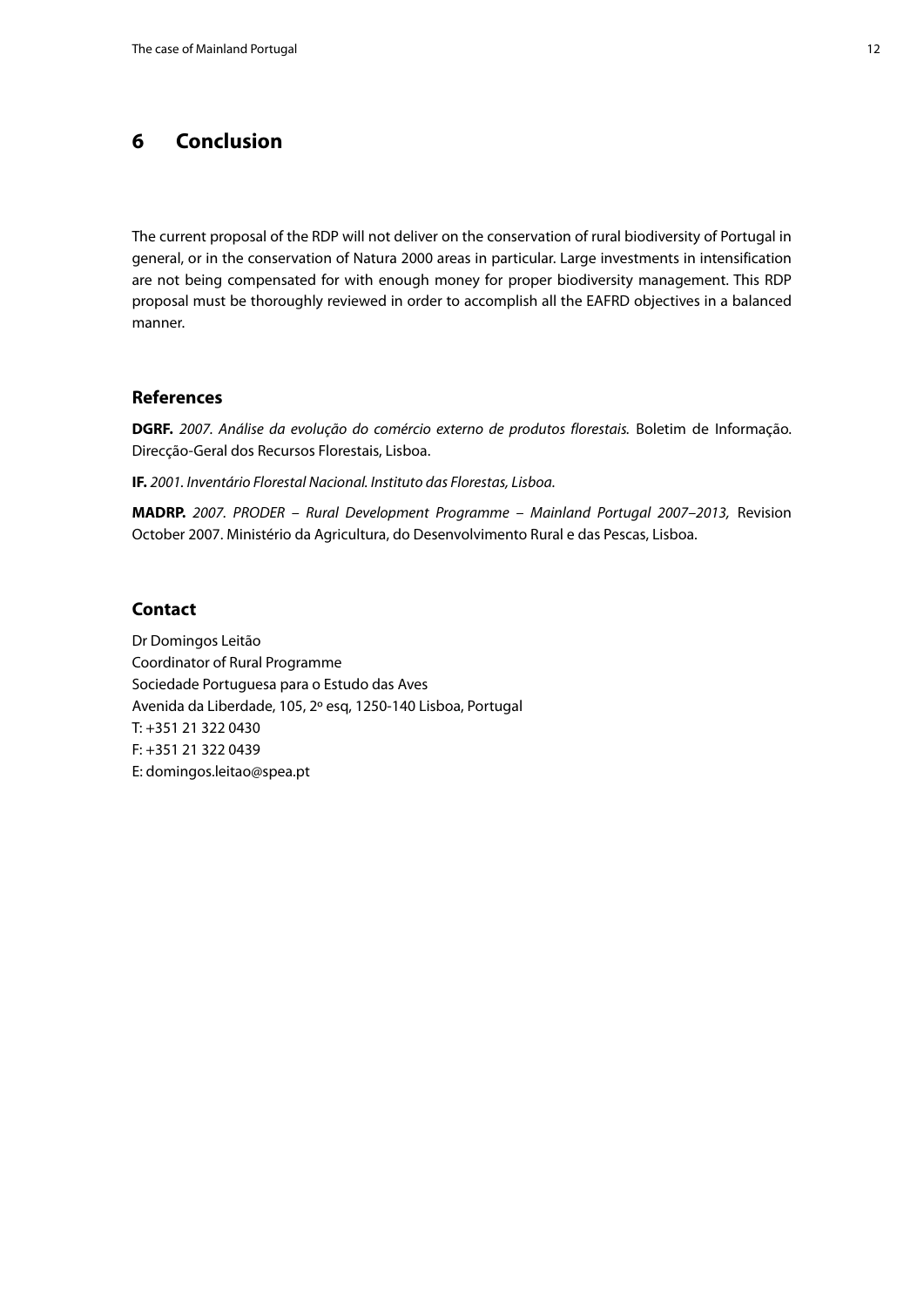### <span id="page-12-0"></span>**Annexes**

**Letters and Press Releases, sent to Agriculture Ministry with comments and suggestions for RDP change**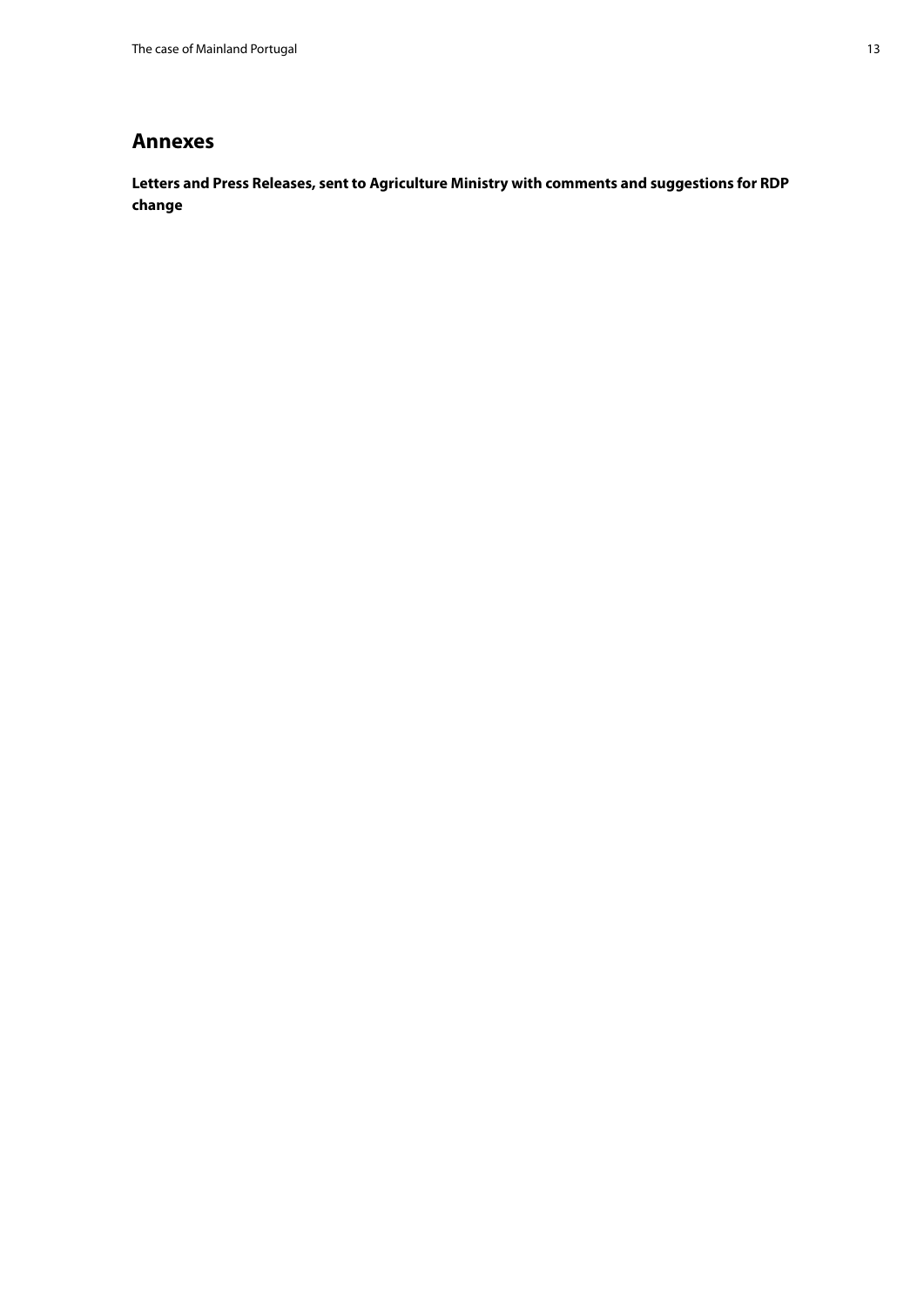<span id="page-13-0"></span>

#### **Plano Estratégico Nacional de Desenvolvimento Rural 2007-2013**

#### **Comentários à versão para discussão pública de 22 de Maio de 2006.**

A versão para discussão do Plano Estratégico Nacional (PEN) para o Desenvolvimento Rural não faz uma caracterização correcta da biodiversidade e dos valores naturais dos meios rurais portugueses e falha em apontar objectivos, metas e indicadores em termos de conservação da biodiversidade.

Este documento é suficientemente detalhado no que diz respeito aos objectivos e linhas de acção no âmbito do Eixo I do FEADER. Algumas das linhas de acção são potencialmente contrárias à conservação da natureza (ex: apoios à fileira do Eucalipto/papel e às infra-estruturas de rega). No Eixo II, este documento é também suficientemente descritivo no que diz respeito à florestação de terras agrícolas, mas falha completamente no restabelecimento de linhas de actuação e de objectivos territoriais para a gestão da Rede Natura 2000, para a manutenção dos sistemas agrícola de grande valor natural e para as medidas agro-ambientais.

Não há qualquer indicação financeira por sector dentro de cada eixo. O documento de consulta apenas indica que o Eixo II beneficiará de 35-45% dos fundos do FEADER, sem especificar que parte irá para florestação de terras agrícolas, para pagamentos à Rede Natura 2000, ou para medidas agro-ambientais altamente efectivas como o Plano Zonal de Castro Verde e outros similares que deverão existir.

Na nossa óptica será muito importante modificar e/ou especificar os seguintes aspectos deste PEN:

Capítulo I. Análise situação de base

- 1. página 7 No Gráfico 1 existe uma fatia de 17% identificada como outros. Seria importante aqui informar qual o peso dos cultivos arvenses de sequeiro.
- 2. página 17 A biodiversidade florestal é algo mais do que a cobertura dos principais povoamentos florestais. Em particular, não é aceitável que o Eucalipto, uma espécie exótica, cultivada exclusivamente com fins económicos, figure como valor natural, que certamente não é. Será importante dizer qual a composição dos restantes 12% dos povoamentos florestais, salientando a diversidade arbórea e algumas espécies autóctones que possam ser valorizadas económica e ambientalmente.
- 3. página 17 Não existe uma referência clara aos sistemas agrícolas e agro-florestais que são suporte de biodiversidade animal (ex: estepe cerealífera, sistemas poli-culturais de altitude, montados de sobro). Em particular não existe qualquer referência à estepe cerealífera que é o habitat de três espécies de aves globalmente ameaçadas e várias outras com estatuto desfavorável em Portugal e na EU. Deverá ser feita uma melhor caracterização dos sistemas agrícolas de elevado valor biológico.
- 4. página 17 No final do parágrafo referente às ameaças à conservação da biodiversidade deve ter havido um lapso de escrita. Certamente não se quer "ultrapassar a preservação dos valores naturais" mas sim compatibilizar os sistemas de produção previstos com a preservação dos valores naturais. Será também muito útil clarificar quais os sistemas de produção previstos que colocam em causa os valores naturais.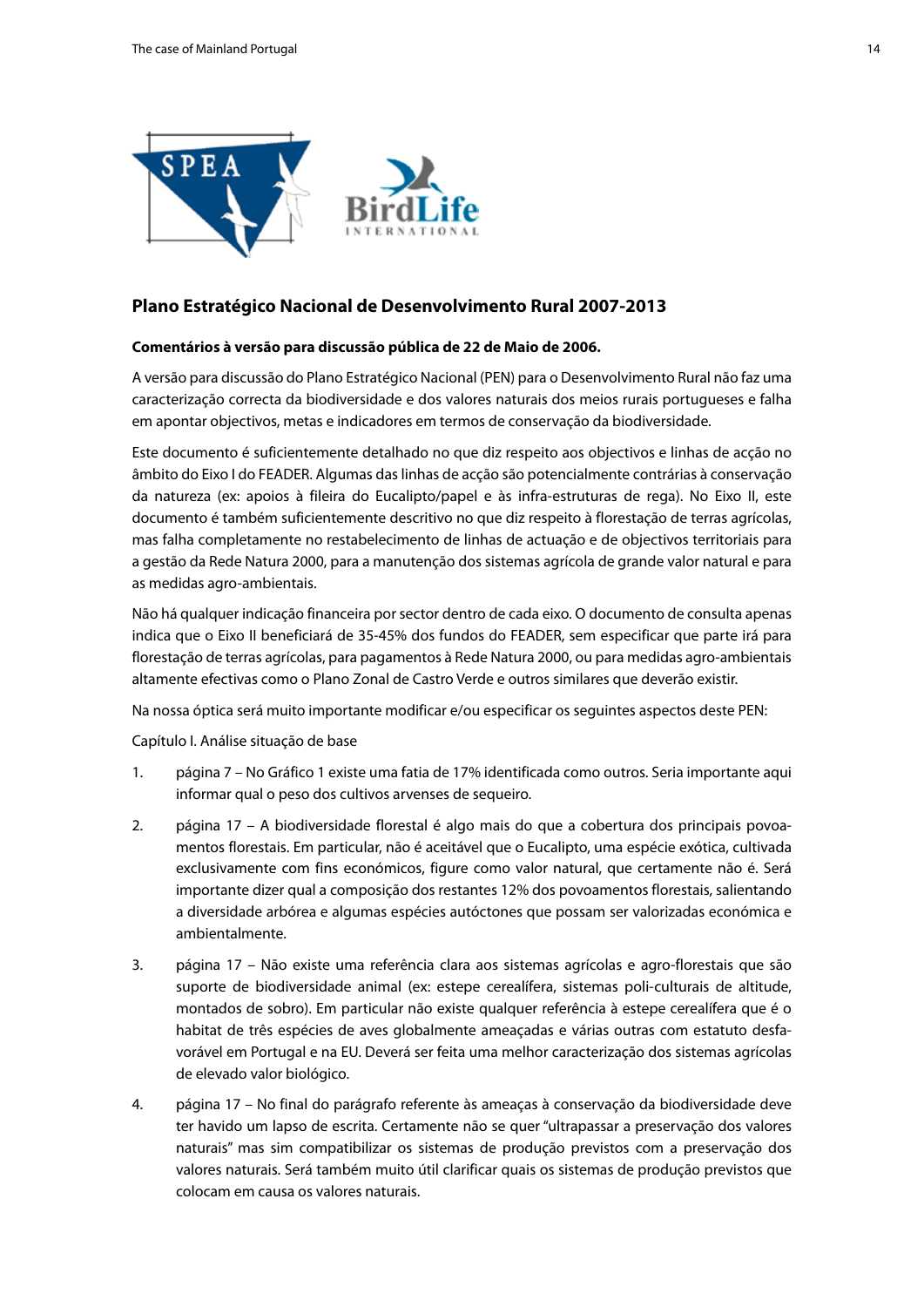#### Capítulo II. Estratégia Nacional Global

- 5. página 29 É necessário clarificar que infra-estruturas de rega, onde, como e para quê. Em particular é importante garantir que o Eixo I não está a financiar os sistemas de produção previstos que colocam em causa os valores naturais, tal como referido no ponto 4.
- 6. página 29 Mais uma vez é importante clarificar a alocação de recursos dentro dos eixos. Em particular no Eixo II é necessário saber qual a parte que cabe ao sector florestal, à conservação dos valores naturais, e outros.

Capítulo III. Estratégia por Eixos

- 7. página 30 Relativamente ao subsector florestal, existem fileiras, como a do pinho/madeira e eucalipto/papel, que são as principais responsáveis pela desertificação física e humana do interior de Portugal e por elevadas perdas de biodiversidade e de sustentabilidade. Quando se "visa o aumento de qualidade do valor acrescentado dos produtos florestais,…", têm de ser dadas garantias de que se trata de apoios visam principalmente aumentar a sustentabilidade ambiental e social dessas explorações.
- 8. página 31 No que diz respeito aos regadios, e particular ao projecto Alqueva, será necessário especificar que medidas e investimentos se pretendem apoiar com o Desenvolvimento Rural, uma vez que estas infra-estruturas já são financiadas por outros programas comunitários. É extremamente importante salvaguardar que os novos perímetros e equipamentos de rega associados ao Alqueva não vêem destruir os habitats agrícolas que são suportam espécies de aves globalmente ameaças, como as Áreas Importantes para as Aves (IBA) estepárias do Alentejo. Ou seja, é importante assegurar que os objectivos de aumento de competitividade com base no regadio não compromete o objectivo de conservação da biodiversidade dependente dos meios rurais.
- 9. página 33 Relativamente à Gestão da Rede Natura 2000, o que é apresentado é muito vago.
- 10. páginas 33-36 Todo este sector da gestão Rede Natura 2000, modos de produção sustentável, apoio aos sistemas agrícolas de elevado valor ambiental, etc., é apresentado de forma insuficiente. Faltam objectivos, prioridades, medidas e linhas de acção por sector. Em particular, a SPEA salienta, que existem populações significativas de espécies de aves Globalmente Ameaçadas dependentes de sistemas agrícolas de sequeiro, como Fracelho *(Falco naumanni),* Abetarda *(Otis tarda)* e Sisão *(Tetrax tetrax)*, que estão fora da Rede Natura 2000, em IBAs estepárias. Se o PDR não contemplar eficazmente conservação destas espécies dependentes de sistemas agrícolas não estará a cumprir o Objectivo 2 - Gestão sustentável dos espaços rurais e dos recursos naturais.
- 11. página 38 Esta secção está muito incompleta. Não são claros os objectivos a atingir, em particular não há objectivos relativos à biodiversidade e ao património natural dos meios rurais. Não há qualquer referência ao papel do Indicadores Base, nem a qual dos objectivos estão ligados. O indicador baseado no Censo da Aves Comuns tem de figurar claramente associado aos objectivos de conservação da biodiversidade. Faltam ainda metas claras associadas a indicadores de execução e de impacto.

Capítulo VI. Rede Rural Nacional

12. página 46 – Não há uma identificação precisa das funções, das competências, dos elementos constituintes, do funcionamento e do financiamento da Rede Rural Nacional,

Até este momento, a informação obtida e os documentos consultados indicam que o futuro Programa de Desenvolvimento Rural português não dará resposta às necessidades de conservação da biodiversidade dos meios rurais, em geral, e à conservação da planície (estepe) cerealífera alentejana, em particular. O PEN deve ser revisto de forma a mostrar claramente quais os objectivos e metas que quer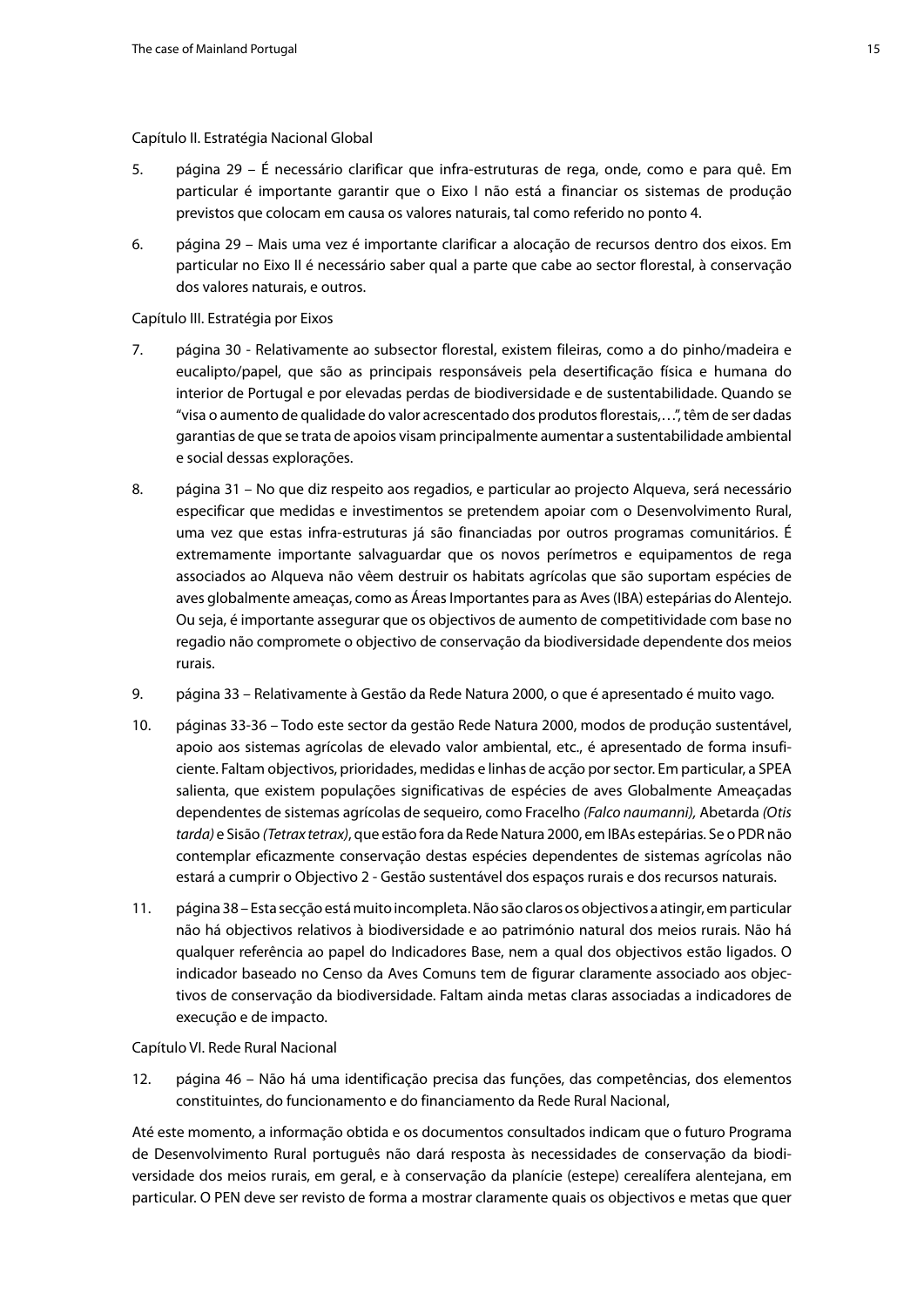atingir, com que medidas e recursos financeiros, e como vai ser monitorizada a sua excussão.

#### **Contacto**

Dr. Domingos Leitão Coordenador do Programa Rural Sociedade Portuguesa para o Estudo das Aves Rua da Vitória, 53, 3º esq., 1100-618 Lisboa, Portugal tel.: +351 21 322 0435 / +351 21 322 0430 fax: +351 21 322 0439 e-mail: domingos.leitao@spea.pt T.móvel: +351 96 956 2381

**FIM**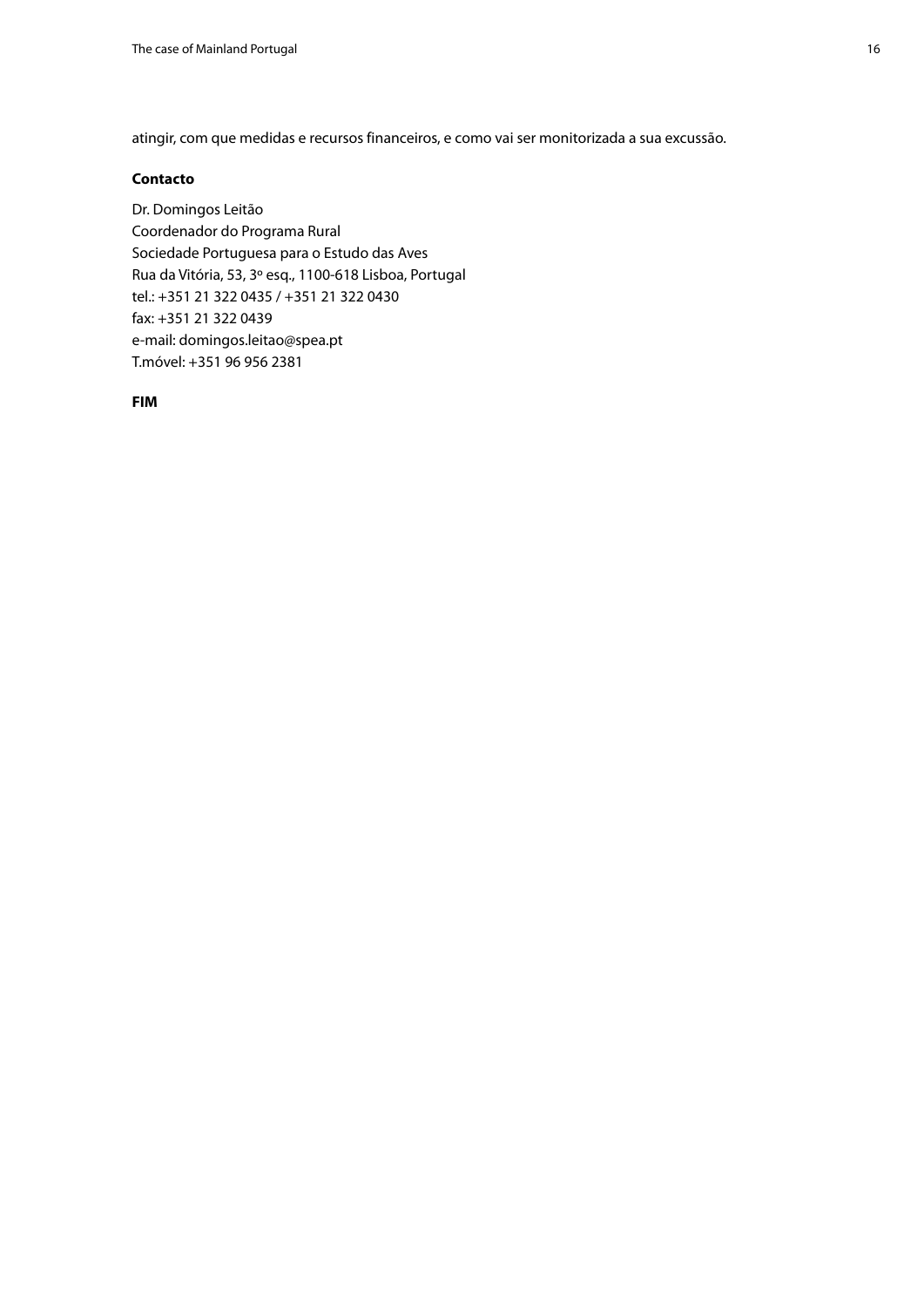<span id="page-16-0"></span>

Exmo. Sr. Ministro da Agricultura, do Desenvolvimento Rural e das Pescas Praça do Comércio 1149-010 Lisboa Lisboa, 18 de Setembro de 2006

### **Assunto:** *exposição sobre medidas para a conservação das aves dependentes dos sistemas de sequeiro da ZPE de Mourão/Moura/Barrancos*

Exmo. Sr. Ministro,

Os signatários reconhecem que as áreas cerealíferas da Zona de Protecção Especial (ZPE) de Mourão/ Moura/Barrancos suportam populações de aves ameaçadas, incluídas no Anexo I da Directiva Aves da União Europeia, que dependem da gestão agrícola. A protecção de espécies, como a Abetarda e o Sisão depende exclusivamente da actividade do agricultor e de uma gestão baseada num mosaico de cereais de sequeiro, leguminosas de sequeiro, pastagens extensivas e pousios.

Nos últimos quatro anos foi desenvolvido um extenso programa de ensaios agrícolas, no âmbito do projecto LIFE - Conservação do Sisão no Alentejo (co-financiado pelo Instituto de Conservação da Natureza, Ministério do Ambiente), em conjunto com mais de 60 agricultores das áreas abertas da ZPE de Mourão/Moura/Barrancos. Este trabalho permitiu adquirir conhecimentos essenciais sobre as formas de gestão da agricultura de sequeiro favoráveis à Abetarda e ao Sisão. Este projecto criou também uma predisposição dos agricultores da zona para a implementação de medidas que visam a conservação das aves que normalmente não se verifica e que deverá ser considerada.

Os signatários tomaram conhecimento de um documento público sobre "Uma estratégia de gestão agrícola e florestal para a rede Natura 2000" onde de propõem medidas agro-ambientais para promoção de um sistema de cereais e pousios na ZPE de Mourão/Moura/Barrancos desenquadradas da realidade agrícola e das necessidades das espécies de aves ameaçadas daquela zona. Os signatários não compreendem como é que o conhecimento adquirido durante quatro anos com o projecto LIFE Sisão não foi utilizado na preparação deste documento.

Os signatários entendem que o novo Plano de Desenvolvimento Rural (2007-2013) deve contemplar, entre outras, uma medida agro-ambiental específica para a conservação do Sisão, da Abetarda e das outras espécies de aves dependentes da planície cerealífera de Moura e Mourão. Entendem que a informação existente e disponível é suficiente para desenhar desde já uma medida como esta.

Os signatários alertam que uma medida agro-ambiental específica para a conservação do Sisão e da Abetarda na ZPE de Mourão/Moura/Barrancos é determinante para cumprir os objectivos de conservação da biodiversidade inerentes ao regulamento do FEADER. Os signatários lembram que a predisposição dos agricultores de Moura e Mourão para adesão de uma medida como esta é uma situação excepcionalmente favorável e que não pode deixar de ser aproveitada.

Os signatários exigem a V. Excia. que tome os procedimentos necessários para que seja implementada, já a partir de Janeiro de 2007, uma medida agro-ambiental específica e adequada para a promoção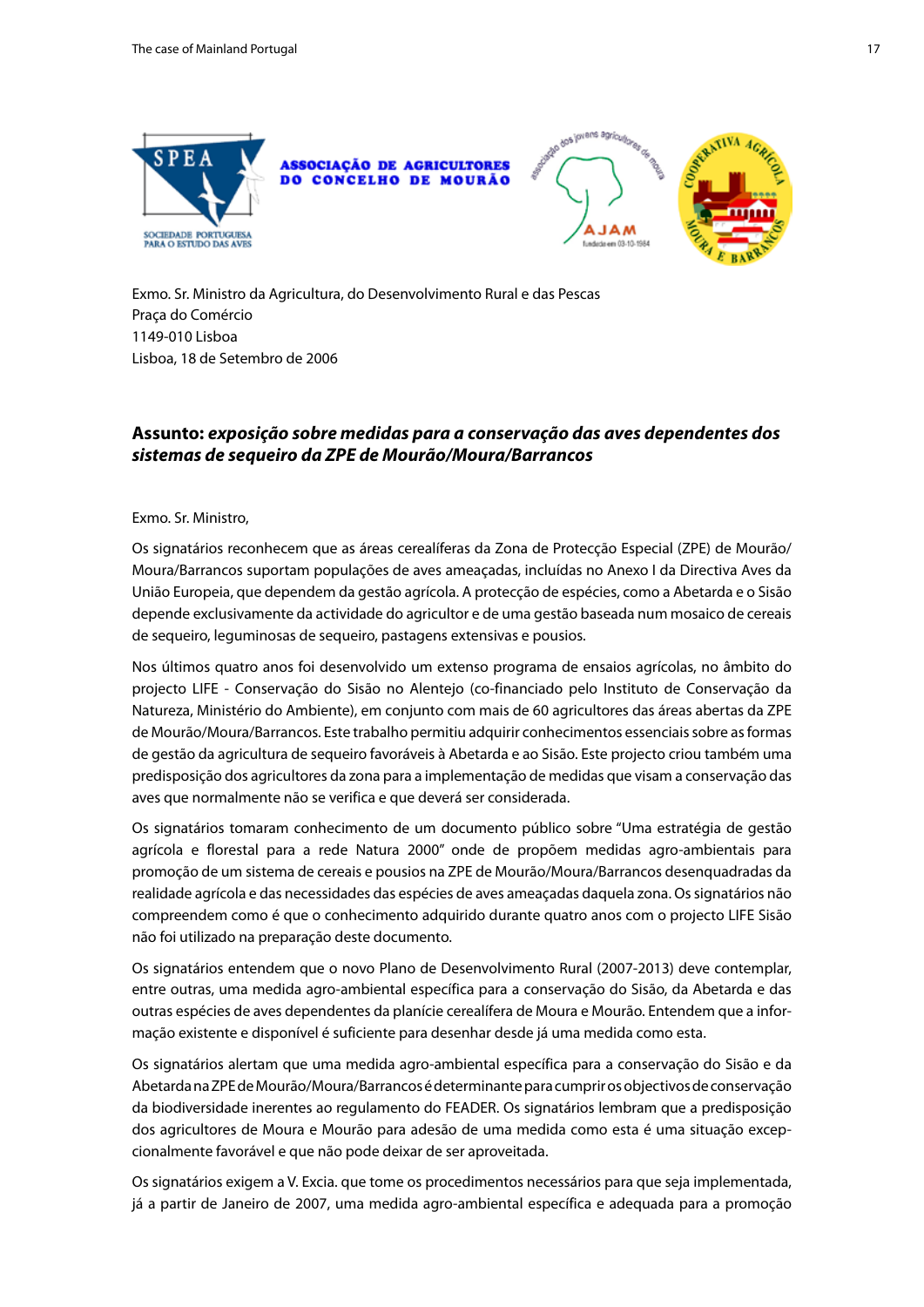de um sistema de cereais e pousios favorável à conservação das aves estepárias na ZPE de Mourão/ Moura/Barrancos e que garanta o rendimento dos agricultores que a queiram praticar. Entendemos que os agricultores de Moura e de Mourão têm o direito de ser apoiados quando querem praticar uma agricultura que produz serviços públicos de conservação da natureza.

Os signatários estão totalmente disponíveis para fornecer informação relevante e para desenhar esta medida e consideram-se parte essencial na sua discussão.

#### **Sociedade Portuguesa para o Estudo das Aves**

Ricardo Tomé Presidente da Direcção Associação de Agricultores do Concelho de Mourão

Ricardo Antunes Presidente da Direcção

#### **Associação de Jovens Agricultores de Moura**

Manuel Freiras Presidente da Direcção Cooperativa Agrícola de Moura e Barrancos

Manuel Fialho Gerente

#### **CC**

Ministro do Ambiente, do Ordenamento do Território e do Desenvolvimento Regional Instituto da Conservação da Natureza Gabinete de Planeamento e Política Agro-Alimentar DG Agricultura e Desenvolvimento Rural da Comissão Europeia DG Ambiente da Comissão Europeia

#### **Contacto**

Dr. Domingos Leitão Coordenador Programa Rural Sociedade Portuguesa para o Estudo das Aves Avenida da Liberdade, 105, 2 Esq, 1250-140 Lisboa Tel.: 21 322 0435, fax: 21 322 0439, T.móvel: 96 965 2381 E-mail: domingos.leitao@spea.pt

#### **FIM**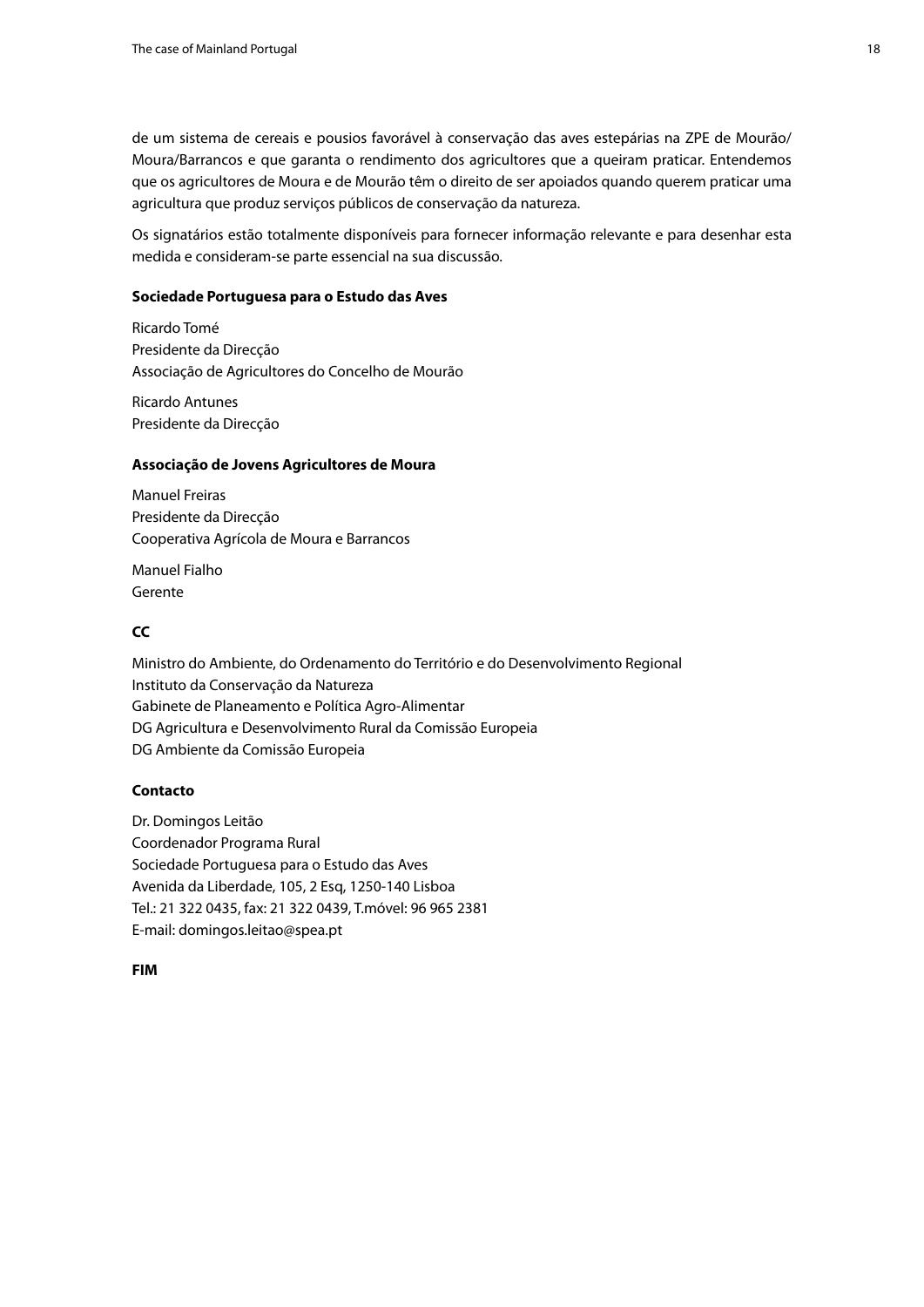<span id="page-18-0"></span>

#### **Plano de Desenvolvimento Rural (RDP)**

#### **Continente 2007-2013**

#### **Parecer SPEA à versão para consulta pública emitida em 4 de Dezembro de 2006.**

#### **General considerations**

- 1. A biodiversidade e diversidade de aves associada aos meios rurais em Portugal é muito elevada. Existem três sistemas agro-silvo-pastoris particularmente relevantes para conservação das aves: as pastagens e sistemas policulturais de altitude, os montados de Sobro e Azinho e as estepes cerealíferas do Alentejo.
- 2. Destes três sistemas, o mais vulnerável é a estepe cerealífera Alentejana. As áreas cerealíferas do Alentejo estão actualmente sob pressão para o abandono, traduzido na florestação de terras agrícolas, ou para a intensificação e alteração drástica do mosaico agrícola (regadio, cultivos permanentes, entre outros).
- 3. As planícies cerealíferas do Alentejo albergam importantes populações de diversas espécies de aves altamente dependentes destes meios. Aproximadamente 80% destas espécies apresentam um estatuto de conservação desfavorável na União Europeia, tendo as suas populações diminuído acentuadamente nos últimos 30 anos. Entre elas podemos destacar a Abetarda Otis tarda, o Sisão Tetrax tetrax e o Francelho Falco naumanni por serem espécies Globalmente Ameaçadas. Além destras três, ocorrem nas planícies cerealíferas do Alentejo mais 20 espécies do Anexo I da Directiva Aves, todas em números muito significativos no contexto da UE. É pois um desafio também do FEADER manter esta biodiversidade única dos meios agrícolas Portugueses.
- 4. Um dos objectivos do FEADER diz claramente respeito à "Melhoria do ambiente e da paisagem rural através do apoio à gestão do espaço rural" (alínea b), do nº 1, do Artigo 4º do Reg. (CE) N.o 1698/2005). Aqui inclui-se não só o respeito pelas directivas comunitária de Conservação da Natureza (Directiva Aves e Directiva Habitats), mas também a contribuição efectiva para os objectivos da Estratégia de Gotenburgo, nomeadamente a reversão da perda de biodiversidade até 2010.
- 5. É importante referir que a SPEA considera essencial o equilíbrio entre todos os três objectivos do FEADER. No entanto, da análise do documento em epígrafe, consideramos que esse equilíbrio não se verifica, nem do ponto de vista orçamental, nem do ponto de vista do alcance e do impacto das medidas propostas.
- 6. Em primeiro lugar a SPEA considera inadmissível a imputação ao Eixo 2 do FEADER da maioria dos compromissos do PDR anterior. Em nosso entender os compromissos do programa anterior devem ser imputados ao orçamento do actual PDR como um todo. Deve-se retirar ao orçamento total os compromissos com o programa anterior e só depois distribuir pelos eixos o valor restante. O modo como o orçamento está apresentado na actual proposta de PDR falseia a percentagem realmente atribuída ao Eixo 2, sobrevalorizando-a.
- 7. Os compromissos agro-ambientais e agro-florestais do programa anterior em nada contribuem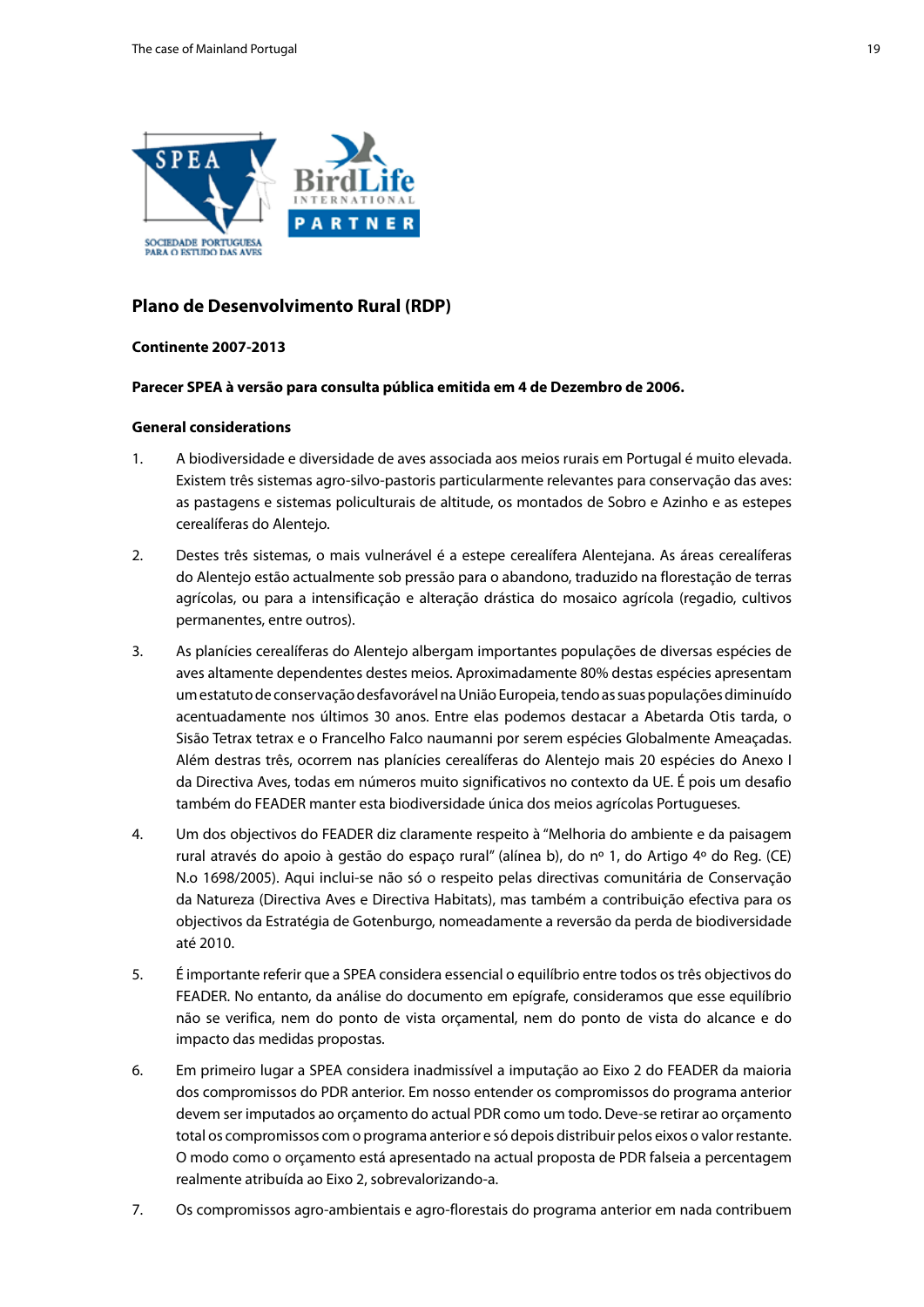para a prossecução dos objectivos e metas do PDR actual. Na verdade a quase totalidade destas medidas e acções (do programa anterior) foram abandonadas ou drasticamente reformuladas. Sendo assim não entendemos como podem ser apresentadas como contributo orçamental para o actual Eixo 2.

- **8. A SPEA considera que os 320 milhões de euros do FEADER para pagar compromissos do programa anterior não devem ser imputados a qualquer dos eixos do actual PDR.**
- 9. Nesta situação a SPEA considera a actual proposta de PDR claramente desequilibrada em termos de orçamento. Na proposta actual o contributo do FEADER para o Eixo 2 é na realidade 36,7%, e não 39,7%, como é apresentado no documento em análise. Por outro lado, o contributo para o Eixo 1 é na realidade 47,5% e não 45,9% como é apresentado.
- 10. Além do orçamento, temos de considerar a natureza dos investimentos e dos sectores agrícolas e agro-florestais promovidos no âmbito do Eixo 1. Alguns são potencialmente negativos para o ambiente e a biodiversidade das áreas rurais, como por exemplo: Promoção da Competitividade do Sector Florestal (medidas 1.3., 367 milhões de euros de investimento público), Apoio aos Regadios (medidas 1.6., 1355 milhões de euros de investimento público) e Projectos de Impacto Relevante (medidas 1.7., 210 milhões de euros de investimento público). Não questionamos a importância estratégica económica destes sectores e a sua relevância para o Eixo 1. No entanto, consideramos essencial que o efeito negativo que têm na qualidade ambiental dos meios rurais seja suficientemente contrabalançado pelo investimento e extensão territorial das medidas do Eixo 2. Condição que não se verifica na actual proposta de PDR.
- **11. A SPEA considera as Medidas do Eixo 2 determinantes para a gestão de áreas agrícolas de grande biodiversidade, e que por isso devem ser reforçadas. Nomeadamente, o orçamento e a extensão territorial das Intervenções Territoriais Integradas (ITIs, acções 2.4. do subprograma 2). O orçamento FEADER proposto para as ITIs, 115 milhões de euros, deve ser triplicado. Devem ser desenhadas ITIs para todas as áreas com populações importantes de aves dependentes dos sistemas cerealíferos de sequeiro do Alentejo.**

#### **Considerações sobre o Sub-Programa 1**

- 12. As propostas do documento em análise para o Eixo 1 do FEADER prevêem avultados investimentos em sectores de agricultura intensiva, regadio e plantações florestais com espécies exóticas.
- 13. Apesar de algumas acções, como a melhoria produtiva dos recursos associados e a certificação da gestão florestal sustentável, as restantes são "mais do mesmo" que temos tido na últimas duas décadas, relativamente aos sectores considerados estratégicos.
- 14. É notória a falta a visão e as apostas em fileiras estratégicas mais sustentáveis: azeite biológico, sistemas policulturais de qualidade, e a própria Rede Natura 2000 como gerador e promotor de produtos agrícolas e serviços de elevada qualidade e valor acrescentado.
- 15. No âmbito da intervenção "melhoria produtiva dos recursos associados" (Sub-acção 1.3.1.2) pretende-se apoiar a melhoria da gestão cinegética e piscícola, apoiar a apicultura e a exploração de espécies espontâneas aromáticas, medicinais e comestíveis. Incrivelmente, não é nunca considerado o turismo de natureza, nem o turismo ornitológico ou o património natural.
- 16. Esta proposta de PDR integra a biodiversidade de uma forma generalista e a conservação dos ecossistemas agro-florestais, como os montados de sobreiro, de uma forma quase exclusivamente voltada para a sua dimensão produtiva.
- **17. A SPEA considera que devem ser mais apoiados os serviços e produtos de características únicas na EU, em particular os projectos múltiplos, que incluem o fornecimento de serviços**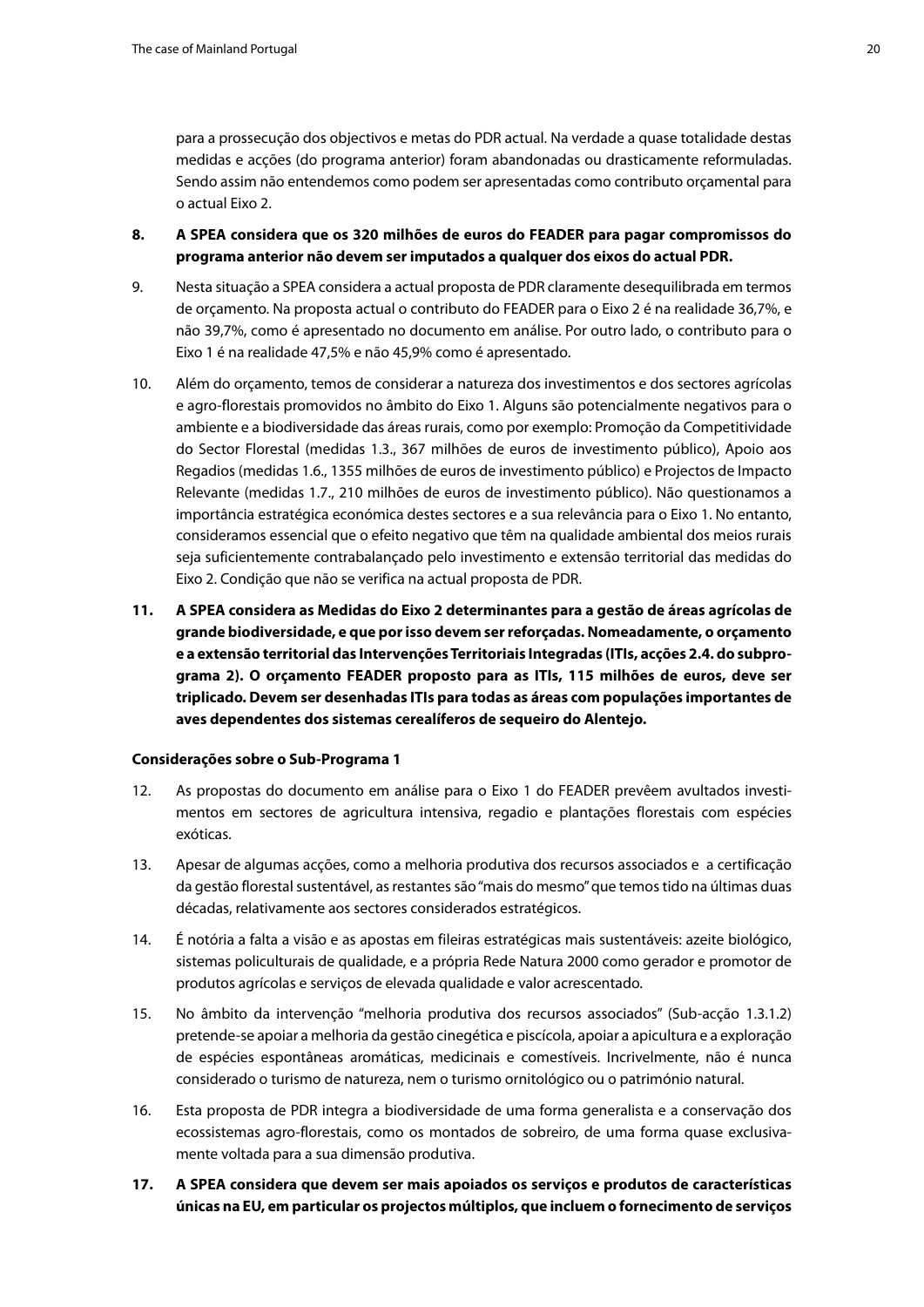**e de produtos diferenciados.**

**18. Deve constar expresso na proposta de PDR que as ONG's de ambiente podem intervir em processos, como a certificação florestal e o turismo de natureza, actuando quer como consultores, quer como veículos de divulgação e promoção das mais valias de produtos e serviços.**

#### **Considerações sobre o Sub-Programa 2**

- 19. Como já foi referido este Eixo está claramente sub-orçamentado. O orçamento, a diversidade de acções e a sua extensão territorial devem ser substancialmente incrementados, sob pena de não se cumprir o objectivo 2 do FEADER.
- 20. É inaceitável a insuficiência de incentivos à gestão agrícola e florestal adequada da Rede Natura 2000. A promoção e a conservação da Rede Natura 2000, que corresponde a 21% do território e a 13% da área agrícola de Portugal, são assumidas como prioritárias através de um conjunto específico de medidas, as Intervenções Territoriais Integradas (ITI). No entanto, o orçamento para as ITIs não ultrapassa os 3,6% do total do FEADER e penas nove, das 20 áreas da rede Natura 2000 com importantes sistemas agrícolas e florestais, são alvo de ITIs.
- 21. Tal como é apontado na Avaliação Ambiental Estratégica é evidente a necessidade de um reforço das medidas de gestão da Rede Natura 2000 no PDR.
- 22. A situação é ainda mais grave porque o único instrumento de apoio à Rede Natura 2000 são os pagamentos agro-ambientais, completados com silvo-ambientais e apoio a investimentos não produtivos. Não é utilizada a figura dos Pagamentos Natura 2000. Deste modo é essencial que as ITIs cheguem a toda as áreas classificadas com biodiversidade dependente de sistemas agroflorestais.
- 23. A situação é particularmente grave no caso das estepes cerealíferas Alentejanas. Das três ZPEs estepárias, apenas uma, a ZPE de Castro Verde, é alvo de uma ITI. As restantes, ZPE de Mourão/ Moura/Barrancos e ZPE de Campo Maior, incompreensivelmente ficam sem medidas de gestão adequadas aos valores avifaunísticos que encerram.
- 24. Estas duas ZPEs possuem populações muito importantes de Sisão (mais de 1000 aves no conjunto das duas) e de Abetarda (mais de 100 aves no conjunto). Estas são duas espécies prioritárias no âmbito da Directiva Aves, extremamente dependentes dos mosaicos cerealíferos de sequeiro, que necessitam de medidas activas de gestão agrícola.
- 25. Em situação idêntica estão a ZPE dos Rios Sabor e Maçãs e a ZPE do Vale do Rio Côa, a Norte, e a ZPE da Serra do Caldeirão e a ZPE da Serra de Monchique, a Sul, no total com mais de 25 casais de Águia-perdigueira *(Hieraaetus fasciatus)*, uma espécie prioritária na âmbito da Directiva Aves, que depende de habitats agro-florestais específicos.
- 26. No caso da ZPE de Mourão/Moura/Barrancos, é ainda inaceitável a inexistência de uma ITI, face aos investimentos públicos (nacionais e comunitários) que ali foram aplicados nos últimos quatro anos. Nesta ZPE foi desenvolvido um extenso programa de ensaios agrícolas, no âmbito de um projecto LIFE Natureza, em conjunto com mais de 60 agricultores da região. Este trabalho permitiu adquirir conhecimentos essenciais e disponíveis sobre as formas de gestão da agricultura de sequeiro favoráveis à Abetarda e ao Sisão. Este projecto criou também uma predisposição dos agricultores da zona para a implementação de medidas que visam a conservação das aves que normalmente não se verifica e que deve obrigatoriamente ser aproveitada.
- 27. O estado Português tem ainda de considerar o contencioso que actualmente existe com a Comissão Europeia, por incumprimento da Directiva Aves, devido à insuficiente designação da ZPEs para a conservação do Sisão. Na sequência deste contencioso serão designadas na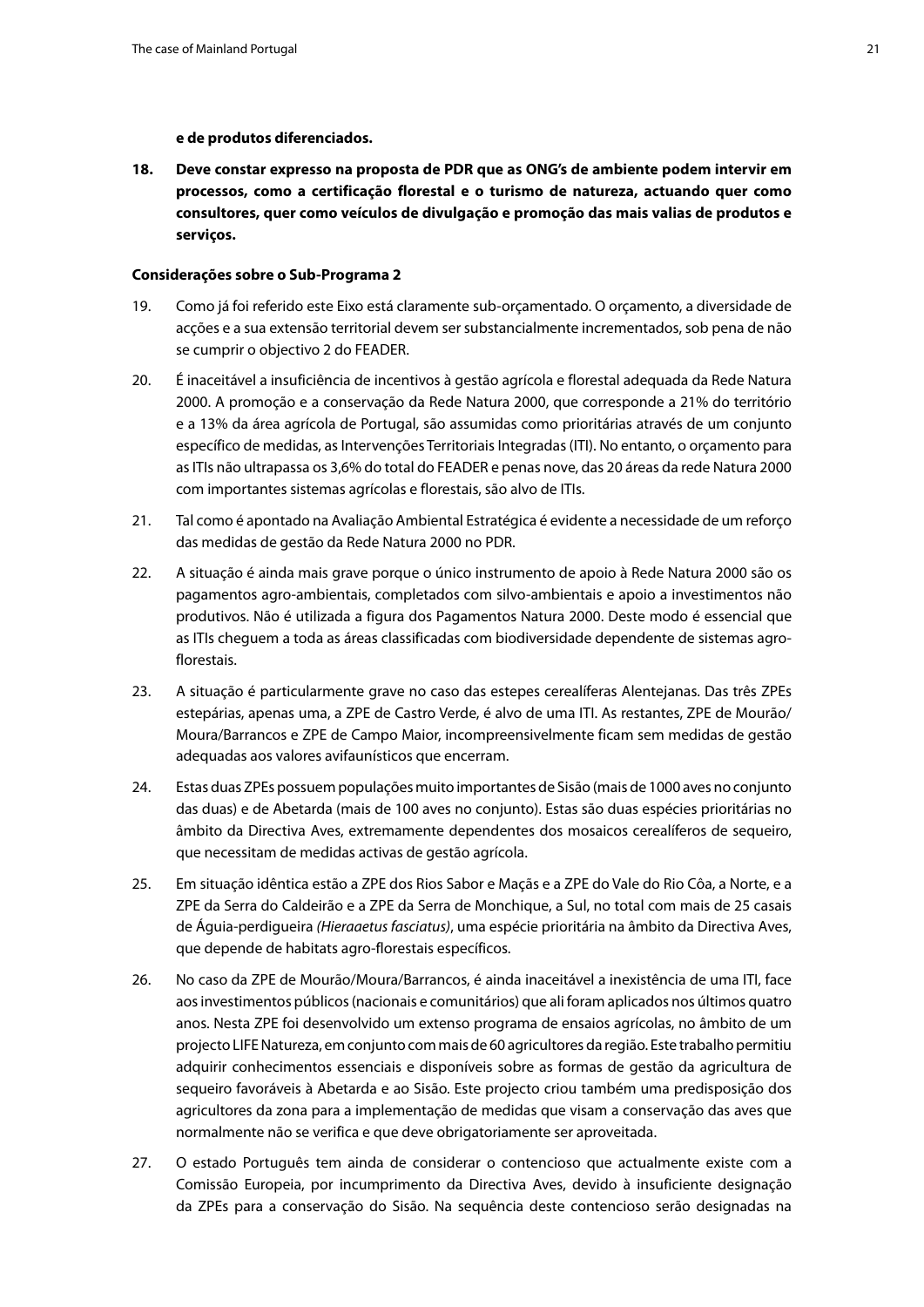vigência do novo PDR novas ZPEs estepárias no Alentejo. Foram recentemente inventariadas as populações de Sisão das Áreas Importantes para as Aves (IBA) do Alentejo, verificando-se que 15 destas contém 42% da população nacional desta espécie. IBAs como Cuba, Vila Fernando/Veiros, Reguengos de Monsaraz, São Vicente, Monforte, São Pedro de Solis e Torre da Bolsa, deverão ser brevemente designadas como ZPEs. Na opinião da SPEA estas IBAs deveriam ser alvo de uma ITI não só porque serão ZPE, mas principalmente porque possuem populações importantes de aves estepárias prioritárias na UE, sendo essencial a gestão adequada do seu habitat agrícola se queremos cumprir todos os objectivos do FEADER.

- 28. Na proposta de PDR em análise estão previstos 141 milhões de euros para nove ITIs (120.000ha). Na opinião da SPEA este orçamento e área de intervenção têm de ser triplicado de modo a incluir todas as ZPEs com espécies dependentes de sistemas agrícolas e florestais e as IBAs estepárias mais importantes, garantindo a conservação de mais de 20 espécies de aves ameaçadas e dependentes das estepes cerealíferas Alentejanas.
- 29. A **SPEA considera essencial que as ITIs sejam alargadas às ZPEs de Mourão/Moura/Barrancos, de Campo Maior, dos Rios Sabor e Maçãs, do Vale do Rio Côa, da Serra do Caldeirão e da Serra de Monchique para que o novo PDR cumpra cabalmente os seus objectivos desde o seu início.** Em particular, deve ser usada a informação disponível para a ZPE de Mourão/ Moura/Barrancos, para que a ITI traduza as especificidades do mosaico agrícola, dos solos e da comunidade de aves estepárias da zona.
- 30. A SPEA considera também essencial que as ITIs, ou outra medida de gestão efectiva dos mosaicos cereal/pousio, sejam alargadas às IBAs estepárias do Alentejo. Caso esta medida não seja implementada desde o início, o novo PDR deve descriminar quando, como e com que orçamento o alargamento da ITIs vai ser produzido.
- 31. Por último a SPEA considera inaceitável que a florestação com eucaliptos seja financiada em 30% e com pinheiro-bravo em 60%, com 10% de majoração para áreas incluídas em ZIF e FIIF, e até 100% para as áreas comunitárias (baldios), tal como está previsto nas acções 2.3 – Gestão do Espaço Florestal e Agro-Florestal. Trata-se de duas espécies exóticas, cujas plantações são responsáveis por uma perda acentuada biodiversidade e por desequilíbrios ambientais acentuados nos meios rurais de Portugal. Os apoios à florestação com estas espécies só são aceitáveis no Eixo 1, com os devidos estudos de impacte ambiental e fora da Rede Natura 2000.
- 32. De modo semelhante, a acção 2.3.3 Valorização Ambiental dos Espaços Florestais, "promover bens e serviços não relacionados com retorno económico e proporcionados pelos ecossistemas florestais, maximizando as suas funções ambientais/protectoras do solo e da água e sociais (lazer/ fruição pelas populações), com vista ao aumento do carácter público das florestas", é uma acção claramente do Eixo 3 e não do Eixo 2.
- **33. O financiamento às plantações comerciais de eucalipto e pinheiro-bravo deve ser retirado das acções do Sub-programa 2. Todas as acções relacionadas com a melhoria das condições da vida das populações rurais devem ser transferidas para o Sub-programa 3**.

#### **Outros aspectos**

- 34. Na actual proposta de PDR não está prevista a participação da ONGs de Ambiente na Comissão de Acompanhamento.
- 35. A discussão e interacção com os parceiros da sociedade civil foi executada de modo muito deficitário. Não houve uma verdadeira negociação com sectores tão relevantes como as ONGs de Ambiente. A participação destes parceiros limitou-se à fase de consulta pública. Não teria sido difícil envolver estas organizações em Portugal, uma vez que o número daquelas com representação nacional é muito reduzido.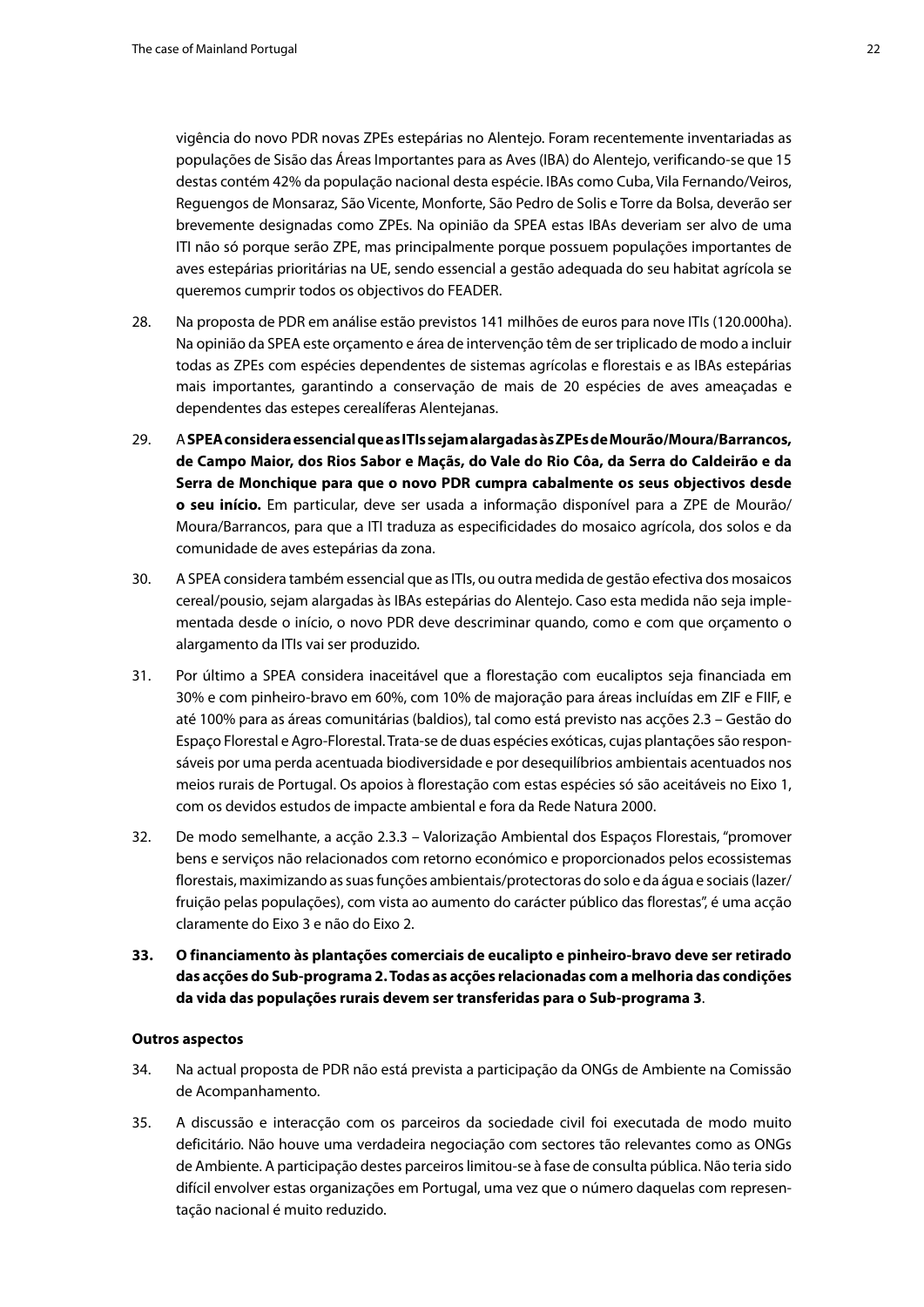- 36. Não existe qualquer informação sobre a Rede Rural Nacional.
- 37. **A SPEA considera necessário e essencial envolver as ONGs de Ambiente na definição, execução e acompanhamento do PDR. Para isso tem de haver** *feedback* **às propostas apresentadas na fase de consulta pública e tem de ficar expressa a participação destas organizações em muitas acções do Programa 2 e 3, na Comissão de Acompanhamento e na Rede Rural Natural.**

#### **Conclusão**

A proposta de Programa de Desenvolvimento Rural em análise não dará resposta às necessidades de conservação da biodiversidade dos meios rurais, em geral, e à conservação da planície (estepe) cerealífera alentejana, em particular. **Esta proposta deve ser revista de forma a satisfazer de uma forma equilibrada todos os objectivos do FEADER.**

#### **Contacto:**

Dr Domingos Leitão Coordenador do Programa Rural Sociedade Portuguesa para o Estudo das Aves Rua da Vitória, 53, 3º esq., 1100-618 Lisboa, Portugal tel.: +351 21 322 0435 / +351 21 322 0430 fax: +351 21 322 0439 e-mail: domingos.leitao@spea.pt T.móvel: +351 96 956 2381

**FIM**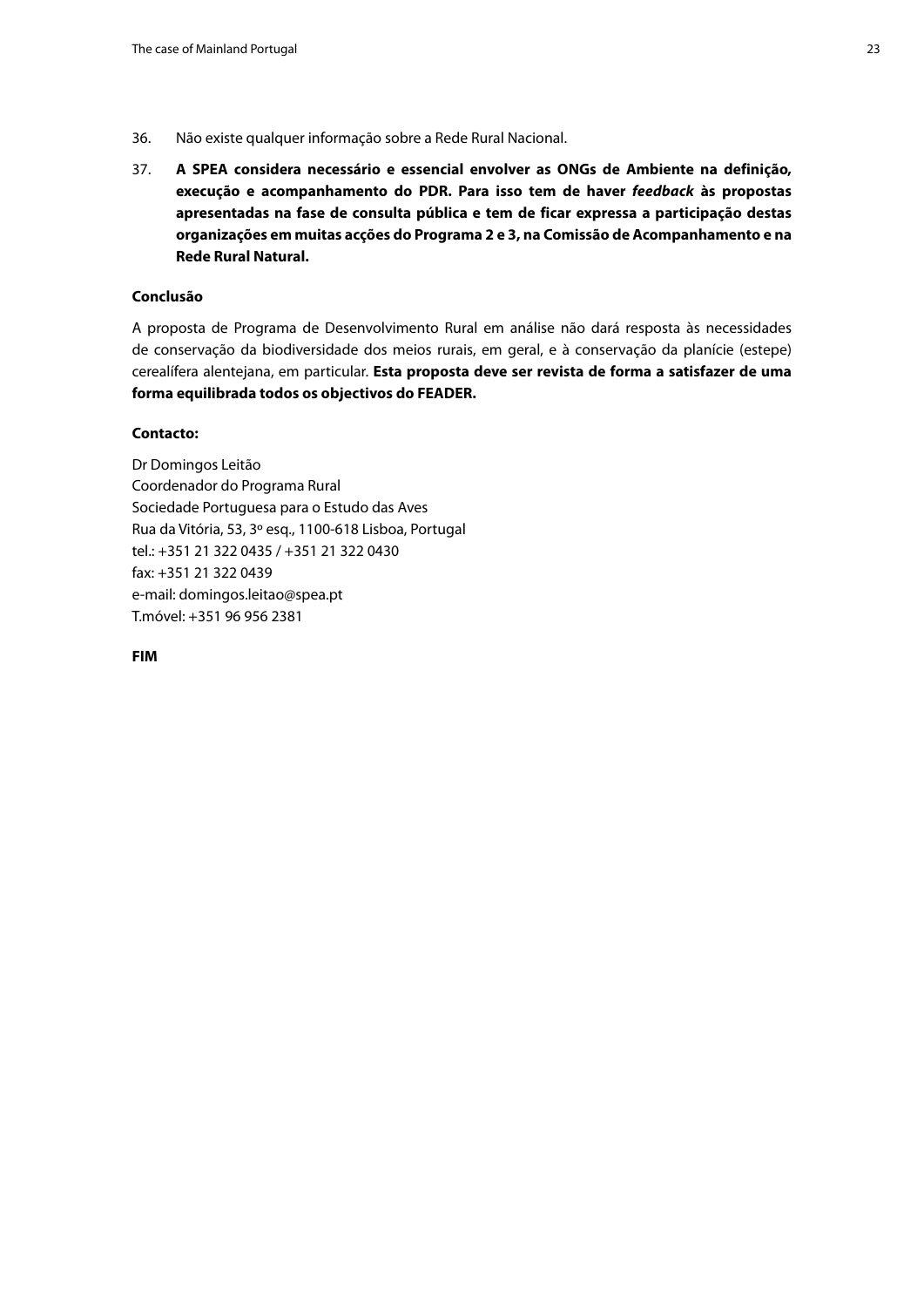#### **COMUNICADO DE IMPRENSA**

#### <span id="page-23-0"></span>**Novo Plano de Desenvolvimento Rural: nada de novo e mais do mesmo…**

Lisboa, 17 de Janeiro de 2007

*A SPEA considera que a proposta para o novo Plano de Desenvolvimento Rural não traz nada de novo. Investimentos avultados nos sectores da agricultura intensiva de regadio e das plantações florestais, e a descriminação negativa da Rede Natura 2000.* 

Terminou esta semana o período de Consulta Pública da proposta do Ministério da Agricultura para o novo Plano de Desenvolvimento Rural (PDR) de Portugal Continental. De uma despesa pública total prevista de 4.541 milhões de euros (3.513 financiados pelo FEADER), 320 milhões estão fora para compromissos com o anterior PDR. Do restante, 1355 milhões vão para apoiar os regadios, incluindo o Alqueva (935 milhões), 367 milhões para a promoção da competitividade do sector florestal e 210 milhões para 20 projectos de impacto económico relevante.

Apesar de algumas acções que valorizam economicamente a biodiversidade, como a certificação da gestão florestal sustentável, a maioria das restantes são mais do mesmo que temos tido nas últimas duas décadas, relativamente aos sectores considerados estratégicos. Faltam a visão e as apostas em fileiras estratégicas sustentáveis: azeite biológico, sistemas policulturais de qualidade, e a própria Rede Natura 2000 como gerador e promotor de produtos agrícolas e serviços de elevada qualidade e valor acrescentado.

Para a Rede Natura 2000 propõem-se uns modestos 141 milhões de euros. A promoção e a conservação da Rede Natura 2000, que corresponde a 21% do território e a 13% da área agrícola de Portugal, são assumidas como prioritárias através de um conjunto específico de medidas, as Intervenções Territoriais Integradas (ITI). No entanto, o orçamento para as ITIs não ultrapassa os 3,1% do total da despesa pública. Apenas nove, das 20 áreas da Rede Natura 2000 com importantes sistemas agrícolas e florestais, são alvo destas ITIs.

Esta é uma situação inaceitável para as áreas agrícolas mais ricas em biodiversidade do país. Não podemos esquecer que o FEADER é um dos instrumentos propostos pela União Europeia para o financiamento da Rede Natura 2000. Na opinião de Domingos Leitão, Coordenador do programa Rural da SPEA, "O Ministro da Agricultura quer financiar o Alqueva à custa dos proprietários agro-florestais da Rede Natura 2000".

A SPEA vai desenvolver todos os esforços junto do Governo Português e da Comissão Europeia, no sentido de reforçar significativamente os apoios à gestão agrícola e florestal sustentável da Rede Natura 2000. "Não custa muito discriminar positivamente a Rede Natura 2000, apenas metade do investimento previsto para o Alqueva", salienta Domingos Leitão.

#### **FIM**

#### **Notas para os Editores:**

- 1. *A SPEA* Organização Não Governamental de Ambiente que trabalha para a conservação das aves e dos seus habitats em Portugal. Faz parte da *BirdLife International,* uma aliança de organizações de conservação da natureza em mais de 100 países, considerada uma das autoridades mundiais no estudo das aves, dos seus habitats e nos problemas que os afectam (ver www.spea. pt )
- 2. O **Plano de Desenvolvimento Rural** é o instrumento regulamentar do Desenvolvimento Rural, o Pilar 2 da Política Agrícola Comum. Para o IV Quadro Comunitário de Apoio (2007-2013) foi criado o Fundo Europeu Agrícola de Desenvolvimento Rural (FEADER). O Plano de Desenvolvimento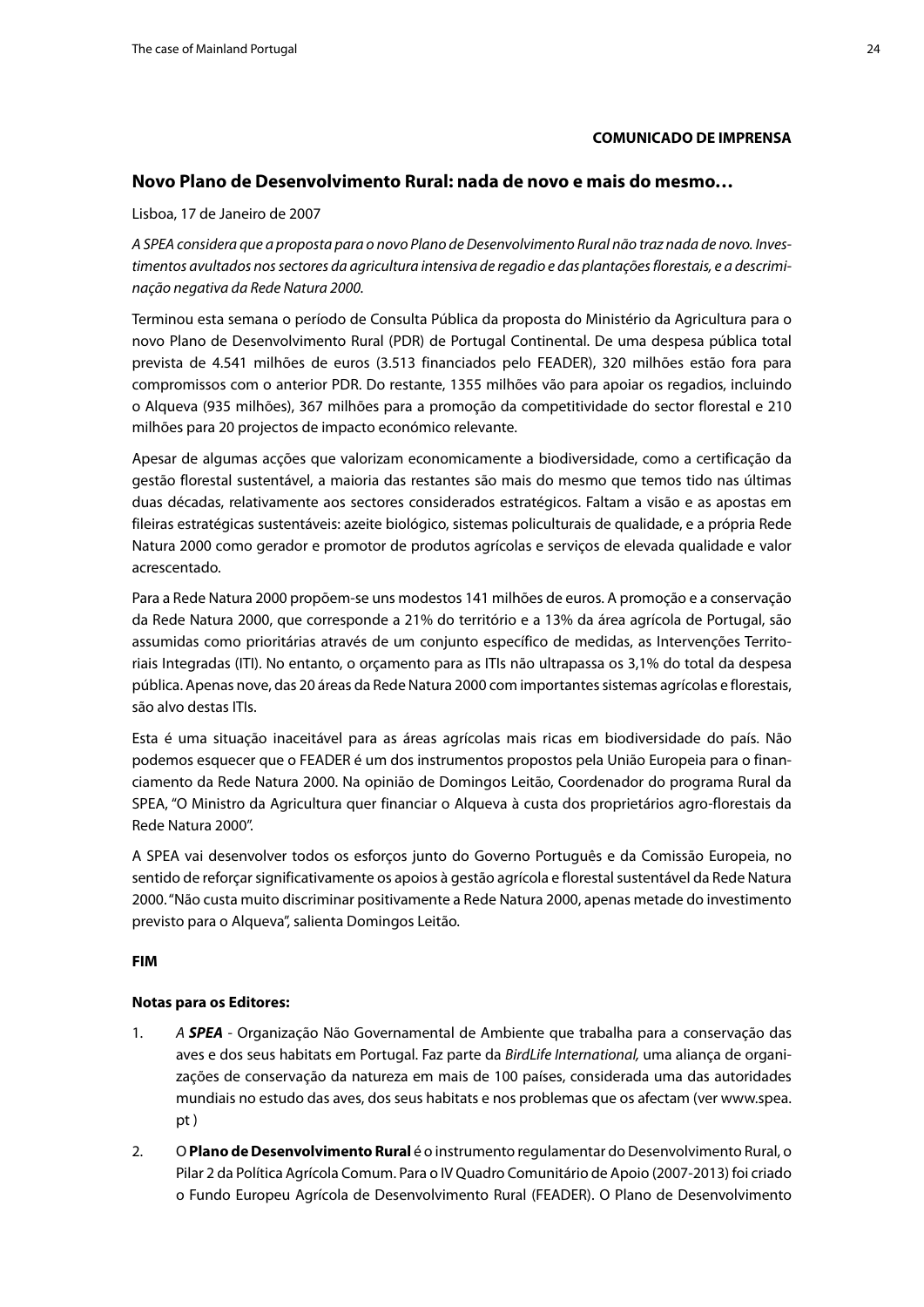Rural nacional será financiado pelo FEADER e pelo menos 25% do seu orçamento tem de ser dedicado à protecção do ambiente rural (pagamentos à Natura 2000, medidas agro-ambientais, bem estar animal, exploração florestal sustentável, etc.).

### **CONTACTOS PARA MAIS INFORMAÇÕES**

Dr. Domingos Leitão, Coordenador do Programa Rural, TM 969562381, Tel. 213220435, e-mail domingos.leitao@spea.pt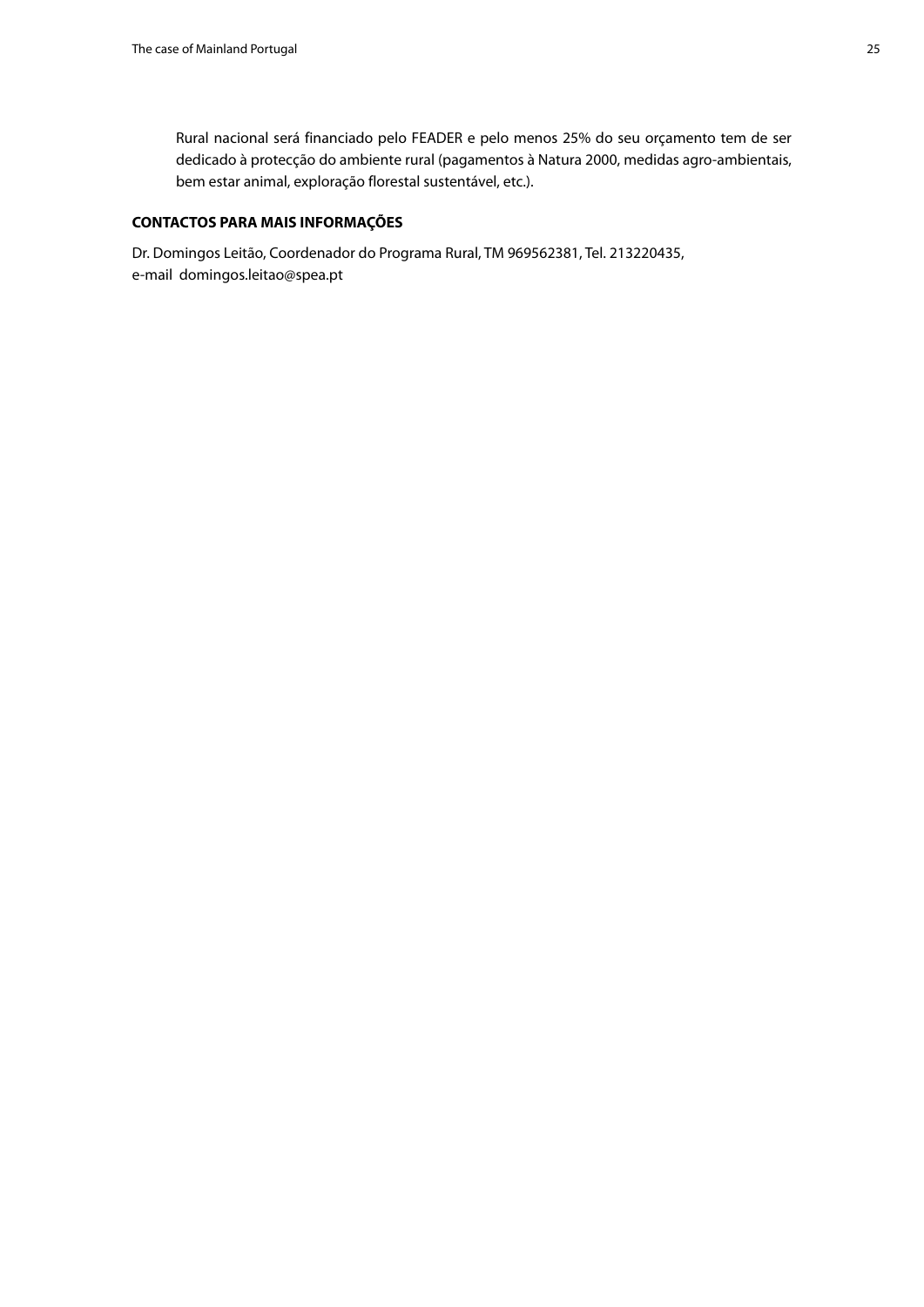### <span id="page-25-0"></span>**Programa de Desenvolvimento Rural 2007/2013:**

#### **"Uma oportunidade desperdiçada nos Fundos Comunitários"**

#### **Posição comum das Organizações de Ambiente e Agrícolas**

Em face da última versão do Programa de Desenvolvimento Rural – PDR apresentado pelo Governo após consulta pública, as Organizações de Ambiente e da Agricultura que subscrevem o presente documento consideram que:

- 1. A proposta do MADRP para o PDR não serve a agricultura, o ambiente e o desenvolvimento rural integrado em Portugal;
- 2. É desajustada a alocação de verbas públicas comunitárias e nacionais proposta para os vários eixos ou Sub-programas com a atribuição de quase metade das verbas públicas ao Eixo 1, tendo só o Sub-Programa 1 – "promoção da competitividade" – 46,8% do total do financiamento público do PDR. Que desajustada da nossa realidade é também a aposta principal na lógica da fileira na estrutura produtiva agro-florestal, o que terá repercussões negativas no aproveitamento dos Fundos Comunitários pelos agricultores e no desenvolvimento rural, aliás como o demonstra a experiência dos últimos anos1;
- **3. A aposta oficial na alegada "competitividade", acompanhada pela concentração do investimento público nos maiores projectos, com especial destaque para o regadio do Alqueva (com cerca de 12% do Fundo Comunitário), para a irrazoável exigência de uma área mínima de 25 hectares para os projectos de ordenamento e reconversão dos povoamentos florestais, e para grandes investimentos na Floresta industrial, irá descurar, mais uma vez, a preservação do ambiente e da paisagem rural, a produção de alimentos de boa qualidade alimentar, a defesa da biodiversidade e a ocupação activa do território com a fixação das populações no meio rural; prejudicando, mais uma vez as pequenas unidades produtivas de pequena dimensão;**
- 4. A pretextos vários, este PDR praticamente "liquida" as chamadas Medidas Agro-Ambientais. De facto, a proposta de PDR do MADRP elimina 18 das anteriores 21 medidas Agro-Ambientais do programa RURIS (desenvolvimento rural) e reduz-lhes em 448 milhões de Euros o investimento público face ao que esteve disponível para o período de 2000 a 2006. "Corte" extremo que não se pode aceitar tendo até em conta as directrizes da União Europeia quanto à observância de critérios ambientais para atribuição dos apoios Comunitários à Agricultura;
- 5. É muito negativa a falta de abrangência das "Intervenções Territoriais Integradas" (ITI) previstas para as áreas da Rede Natura 2000, pois apenas cobrem 8 das mais de 20 zonas onde essas medidas são necessárias como instrumento de gestão e promoção da conservação da natureza e biodiversidade. Acresce que apenas 3,3% do Fundo Comunitário será alocado a estas medidas e que os apoios concedidos pelos serviços ambientais prestados e perdas de rendimento associadas são tão baixos que vão condicionar a adesão voluntária dos agricultores e proprietários florestais, "castrando" o seu potencial e relevância;
- 6. O novo enquadramento proposto para este tipo de medidas, subverte a natureza das Agro-Ambientais e o objectivo principal para que elas foram criadas - a melhor adequação do modo de produção ao ambiente – pois o objectivo central das "novas" Agro-Ambientais passa a ser, obrigatoriamente, o da certificação/comercialização dos produtos e não a produção de benefícios

<sup>1</sup> Como referência a Comissão Europeia indicou no FEADER um mínimo de 10% no Eixo 1 e 25% no Eixo 2.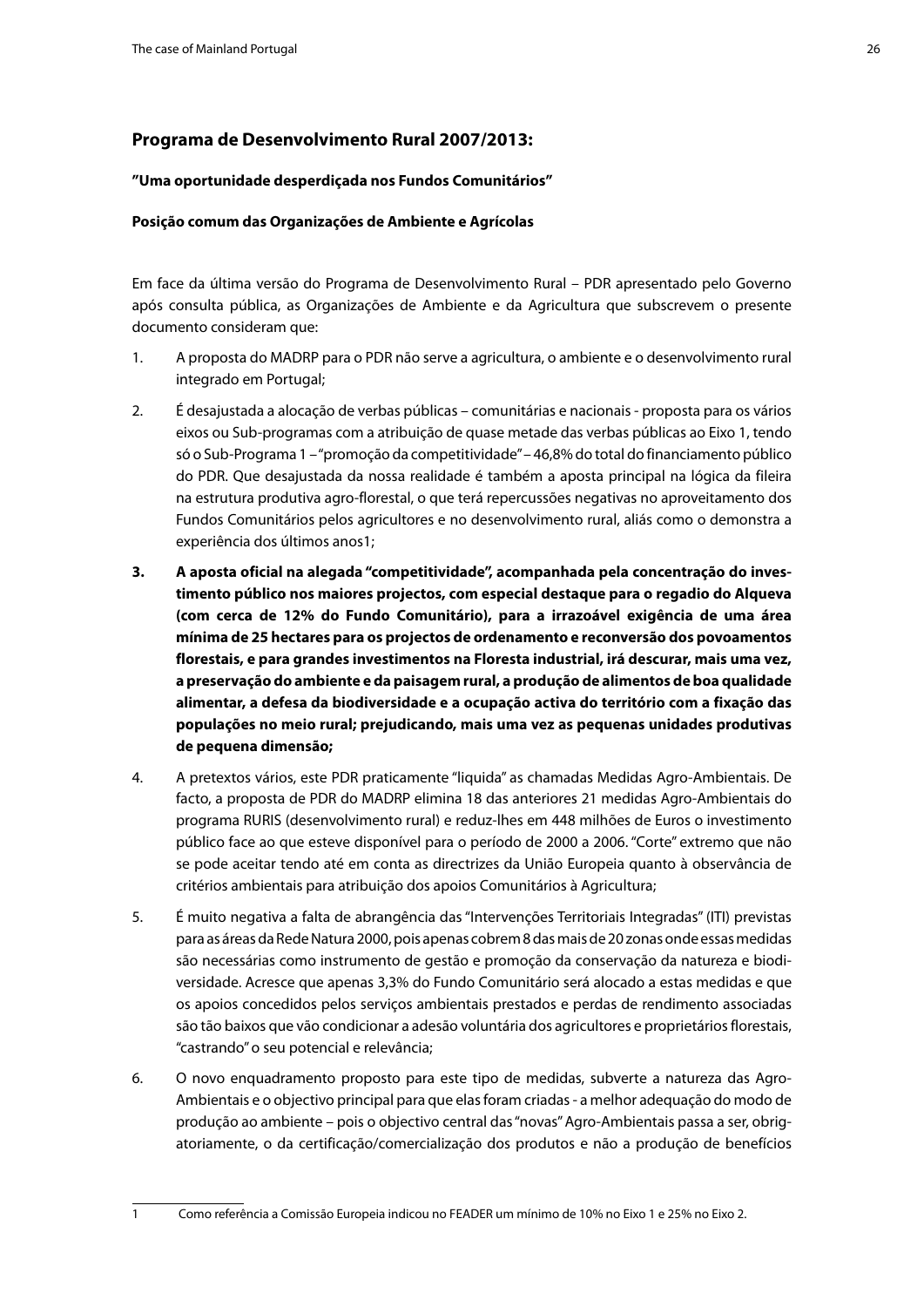públicos ambientais22;

- 7. Tendo ainda em conta que, também a pretextos vários, já não houve novas candidaturas a medidas Agro-Ambientais nem em 2005, nem em 200633, e que em 2007 o MADRP se prepara para, uma vez mais, não aceitar novas candidaturas, limitando-se apenas a antecipar para 2007 os pagamentos relativos às candidaturas a realizar em 2008. Desta forma, a continuidade de dezenas de milhar de Explorações Agrícolas (maioritariamente familiares) será posta em causa, com um deficit preocupante ao nível das medidas de conservação do solo, da água e da biodiversidade;
- 8. O PDR deveria valorizar um desenvolvimento rural no qual se privilegiasse o "uso múltiplo", reforçando o papel multifuncional da agricultura e floresta em detrimento do modo de produção intensivo e da sua industrialização indiscriminada;
- 9. Por responsabilidade do MADRP, pelo menos em 2007, iremos desaproveitar uma boa parte das ajudas do PDR, uma vez que este poderia ter sido concebido de modo a poder ser entregue à Comissão Europeia logo após a publicação do regulamento de execução do Desenvolvimento Rural44. Não é compreensível que não se tenham cumprido os prazos iniciais previstos, de ter a proposta pronta até final de Julho de 2006, e operacional em Janeiro/Fevereiro de 2007;
- 10 A agravar ainda mais esta situação, o MADRP anuncia agora que, ao invés de prolongar por mais um ano os compromissos Agro-Ambientais que terminaram em 2006 (opção a que Portugal já em anos anteriores recorreu, e a que outros Estados Membros, neste ano de transição, se prepararam para recorrer) irá interromper a atribuição destes apoios aos agricultores, pondo em causa os objectivos inerentes àquelas Medidas e o benefício ambiental por elas gerado;
- **11. O investimento público para o regadio do Alqueva, enquanto projecto "de fins múltiplos",**  *dito* **estruturante para o País e que deveria beneficiar vários sectores, nomeadamente o do turismo, não deveria ser imputado ao Programa de Desenvolvimento Rural, onde irá consumir cerca de 12 % do total do investimento público3;**
- 12. Em Portugal não pode haver desenvolvimento rural sem agricultura "familiar" a produzir bens e serviços e a gerir o território nacional contra o despovoamento, em especial nas zonas deprimidas do interior e em montanha;
- 13. A nova concepção de PDR permitirá a tramitação de verbas de um sub-programa para outro(s) o que, aí chegados, só poderá significar a passagem de verbas provenientes dos outros três Sub-Programas para concentrar no Sub-Programa 1;

**Concluindo, os signatários deste documento exigem ao MADRP uma revisão profunda da proposta de PDR, no sentido de reforçar financeira e territorialmente o Sub-programa 2, de modo a disponibilizar instrumentos que permitam às populações rurais cumprir a missão pública de gerir o território, proteger o solo, a água e a biodiversidade. Simultaneamente, no âmbito do Sub-programa 1, deverá ser reforçado o apoio aos projectos colectivos e individuais** 

<sup>2</sup> 2 Desta forma, a grande maioria da SAU não será beneficiada por MAA, o que põe de fora grande parte dos nossos sistemas agrícolas extensivos, muitos deles classificados como tendo um elevado valor natural. Seria de esperar que Portugal, país que reconhecidamente possui uma enorme riqueza em ecossistemas agrícolas, previsse no PDR, apoios significativos para os sistemas de agricultura extensiva que estão na base desses valiosos ecossistemas. Inacreditavelmente, neste PDR, estes sistemas de agricultura são absolutamente votados ao abandono, parecendo ser indiferente o destino que terão os milhares de hectares destes ecossistemas até aqui apoiados e agora esquecidos.

<sup>3</sup> 3 O montante de 448 Milhões de euros cortado às Medidas Agro-Ambientais em relação ao anterior Quadro Comunitário de Apoio, parecem ter sido transferidos para a Acção 1.6.2 – Regadio Alqueva.

<sup>4</sup> 4 Regulamento n.º 1974/2006, de 15 de Dezembro, publicado no JOCE n.º 368 de 23.12.2006.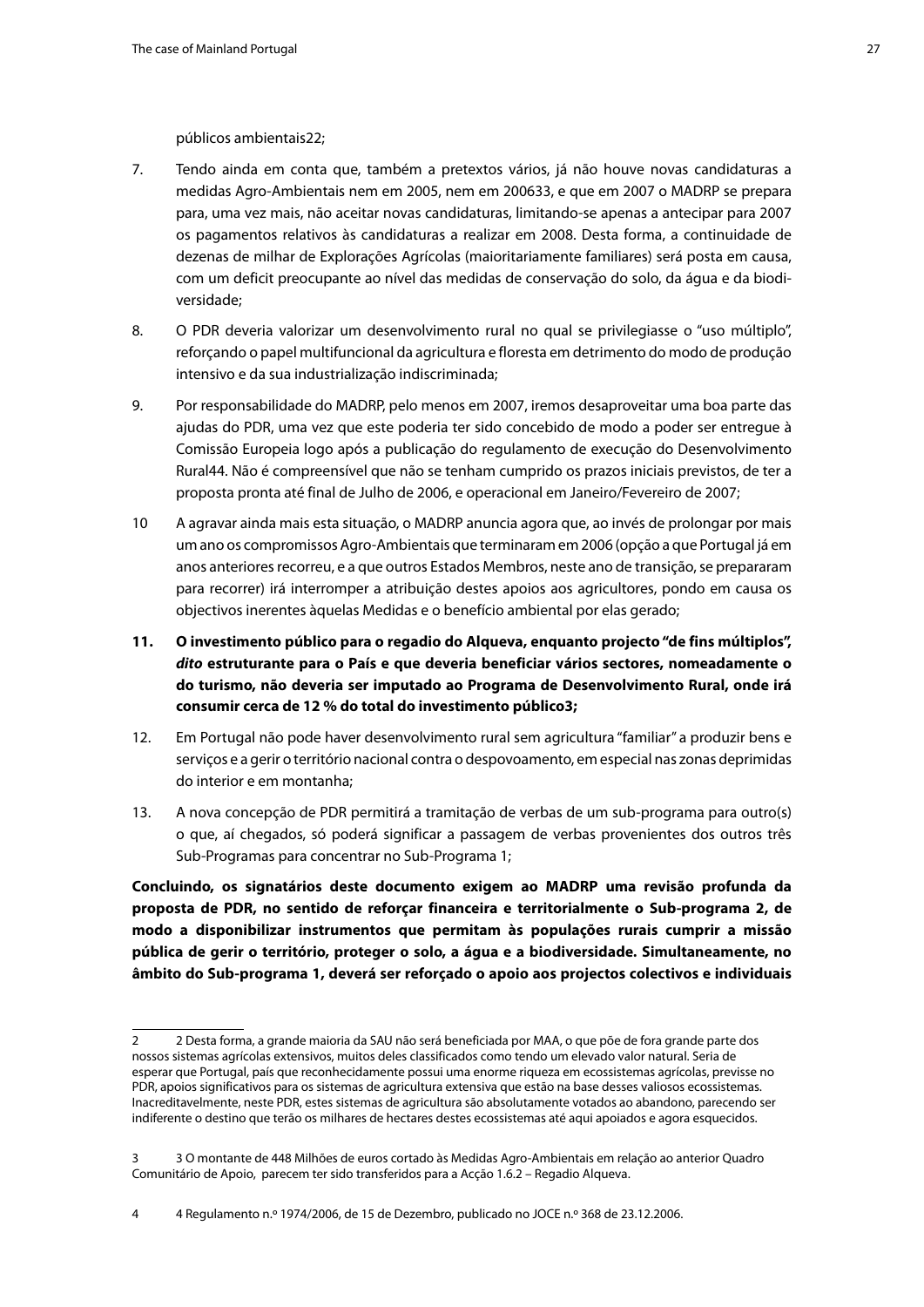**que valorizem a produção múltipla de bens e serviços agro-florestais, não descriminando os de pequena e média escala, porque em última análise é este tipo de incentivos que mantém a ocupação de todo território, incluindo nas zonas deprimidas e menos produtivas.**

#### As Associações Subscritoras

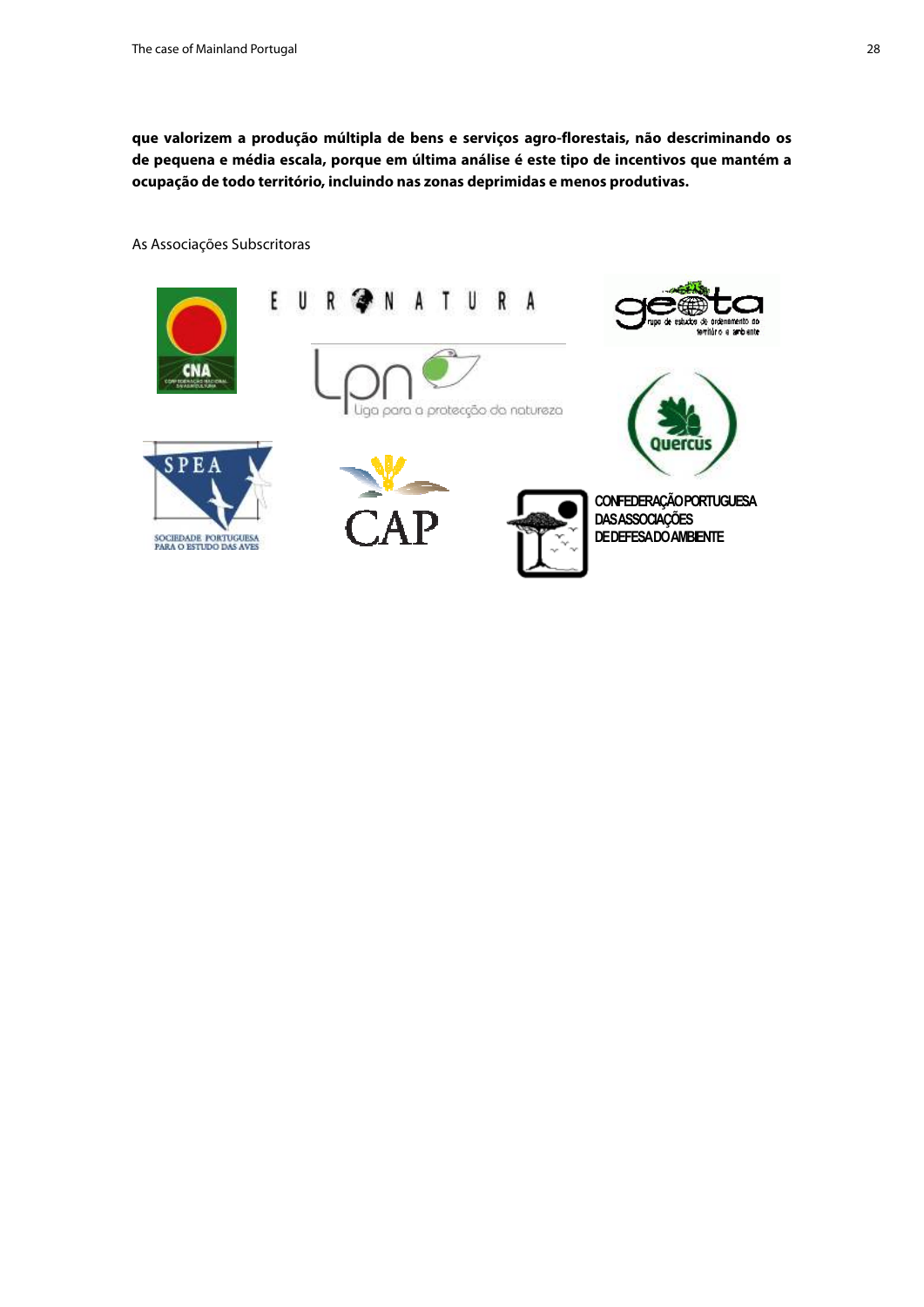**COMUNICADO DE IMPRENSA**

### <span id="page-28-0"></span>**Novo Plano de Desenvolvimento Rural: oportunidade desperdiçada nos Fundos Comunitários.**

Lisboa, 19 de Março de 2007

*Seis Organizações Não Governamentais de Ambiente e duas Confederações de Agricultores, numa posição conjunta inédita em Portugal, declaram hoje que a proposta de Plano de Desenvolvimento Rural (PDR) do Ministério da Agricultura, desenvolvimento Rural e Pescas (MADRP) não serve a agricultura, o ambiente e o desenvolvimento rural integrado.* 

O MADRP aposta na concentração do investimento público nos maiores projectos agrícolas, com especial destaque para o regadio do Alqueva (com cerca de 12% do FEADER), e para a floresta industrial. Esta politica vai descurar, mais uma vez, a preservação do ambiente e da paisagem rural, a produção de alimentos de boa qualidade, a defesa da biodiversidade e a ocupação activa do território com a fixação das populações no meio rural; prejudicando, uma vez mais as pequenas unidades produtivas de pequena dimensão.

A pretextos vários, este PDR praticamente "liquida" as chamadas Medidas Agro-Ambientais. De facto, a proposta de PDR do MADRP elimina 18 das anteriores 21 medidas Agro-Ambientais e reduz-lhes em 448 milhões de Euros o investimento público face ao que esteve disponível para o período de 2000 a 2006. "Corte" extremo que não se pode aceitar tendo até em conta as directrizes da União Europeia quanto à observância de critérios ambientais para atribuição dos apoios Comunitários à Agricultura.

É muito negativa a falta de abrangência das "Intervenções Territoriais Integradas" (ITI) previstas para as áreas da Rede Natura 2000. Apenas cobrem 8 das mais de 20 zonas onde essas medidas são necessárias como instrumento de gestão e promoção da conservação da natureza e biodiversidade. Apenas 3,3% do Fundo Comunitário serão destinados a estas medidas. O apoio concedido por serviços ambientais prestados e perda de rendimento é tão baixo que vai limitar a adesão voluntária dos agricultores e proprietários florestais. O investimento é claramente insuficiente considerando que o FEADER é um dos instrumentos propostos pela União Europeia para o financiamento da Rede Natura 2000.

Em Portugal não pode haver desenvolvimento rural sem agricultura "familiar" a produzir bens e serviços e a gerir o território nacional contra o despovoamento e o abandono, em especial nas zonas deprimidas do interior e da montanha. O PDR deveria valorizar um desenvolvimento rural no qual se privilegiasse o "uso múltiplo", reforçando o papel multifuncional da agricultura e da floresta em detrimento do modo de produção intensivo e da sua industrialização indiscriminada.

Concluindo, os signatários desta posição conjunta exigem ao MADRP uma revisão profunda da proposta de PDR, no sentido de reforçar financeira e territorialmente o Sub-programa 2, de modo a disponibilizar instrumentos que permitam às populações rurais cumprir a missão pública de gerir o território, proteger o solo, a água e a biodiversidade.

#### **A versão completa da posição conjunta pode ser obtida em www.spea.pt**

**FIM**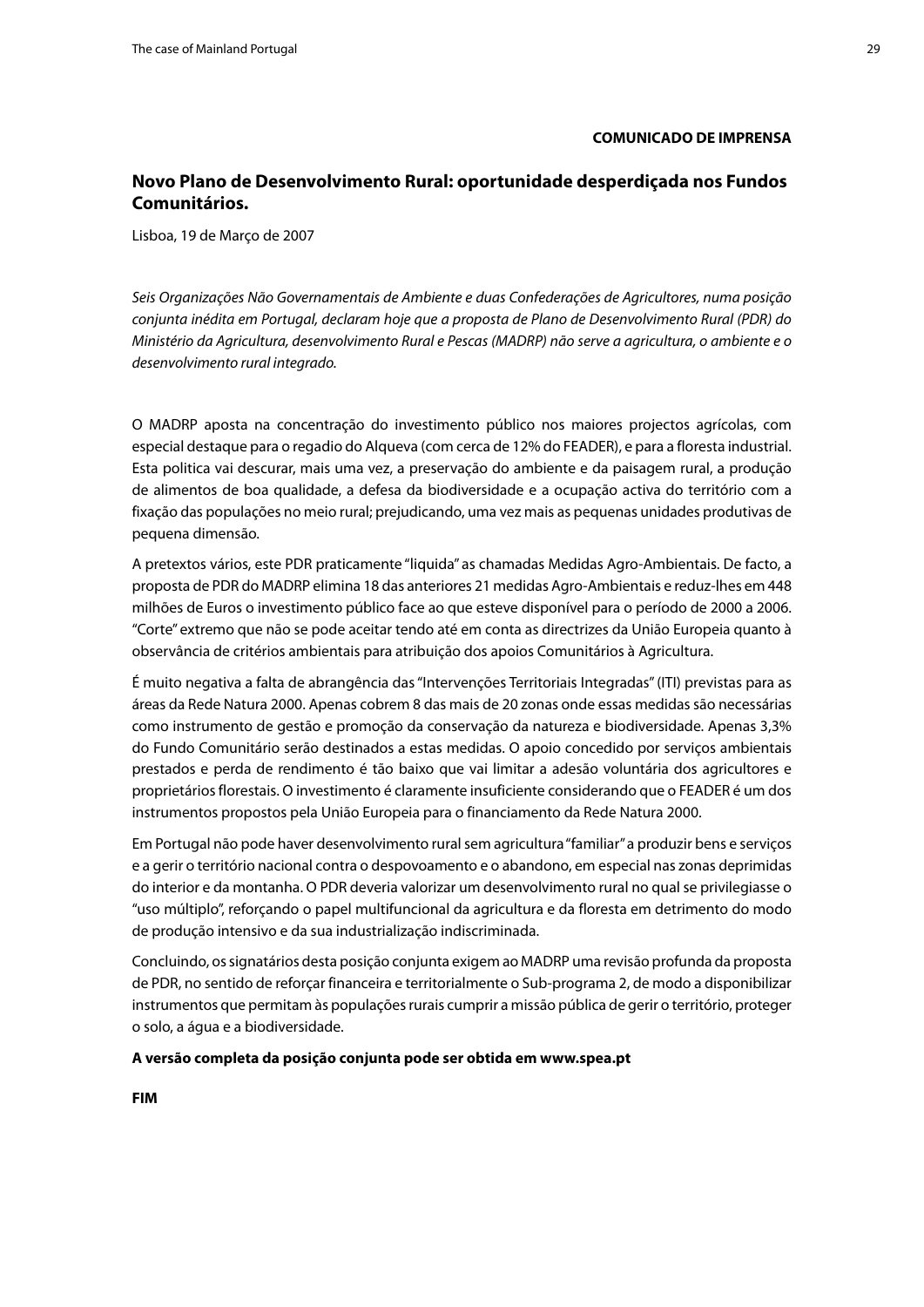#### **Notas para os Editores:**

A *SPEA* - Organização Não Governamental de Ambiente que trabalha para a conservação das aves e dos seus habitats em Portugal. Faz parte da *BirdLife International*, uma aliança de organizações de conservação da natureza em mais de 100 países, considerada uma das autoridades mundiais no estudo das aves, dos seus habitats e nos problemas que os afectam (ver www.spea.pt )

O **Plano de Desenvolvimento Rural** é o instrumento regulamentar do Desenvolvimento Rural, o Pilar 2 da Política Agrícola Comum. Para o IV Quadro Comunitário de Apoio (2007-2013) foi criado o Fundo Europeu Agrícola de Desenvolvimento Rural (FEADER). O Plano de Desenvolvimento Rural nacional será financiado pelo FEADER e pelo menos 25% do seu orçamento tem de ser dedicado à protecção do ambiente rural (pagamentos à Natura 2000, medidas agro-ambientais, exploração florestal sustentável, etc.).

#### **CONTACTOS PARA MAIS INFORMAÇÕES**

Dr. Domingos Leitão, Coordenador do Programa Rural, TM 969562381, Tel. 213220435, e-mail domingos.leitao@spea.pt